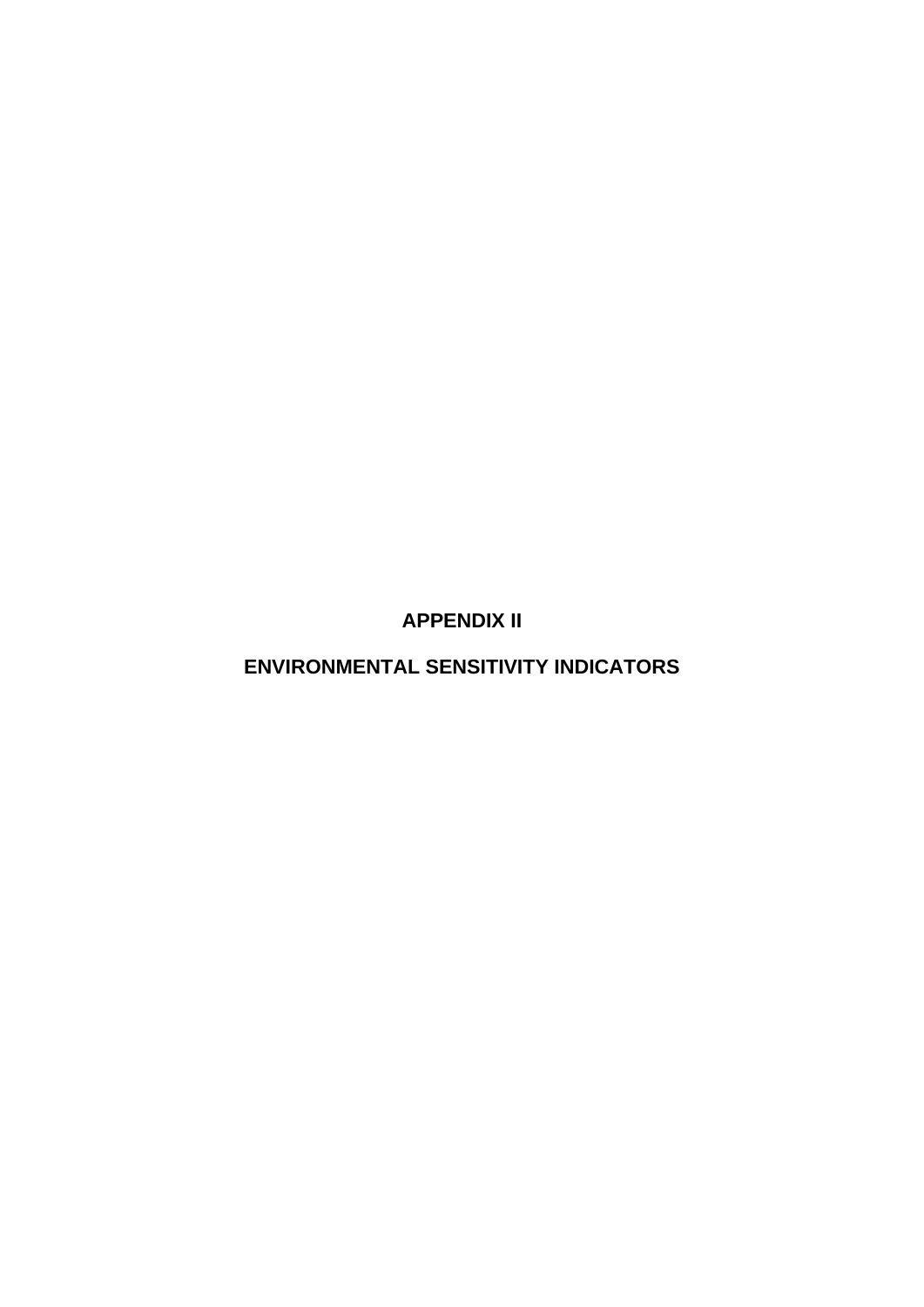

# APPENDIX II - ENVIRONMENTAL SENSITIVITY INDICATORS

# **Contents**

| II.1    |  |
|---------|--|
| II.1.1  |  |
| II.1.2  |  |
| II.1.3  |  |
| II.1.4  |  |
|         |  |
| II.2    |  |
| II.2.1  |  |
| II.2.2  |  |
| II.2.3  |  |
| II.2.4  |  |
| II.2.5  |  |
|         |  |
| II.3    |  |
| II.3.1  |  |
| II.3.2  |  |
| II.3.3  |  |
| II.4    |  |
| II.4.1  |  |
| II.4.2  |  |
|         |  |
| II.4.3  |  |
| II.4.4  |  |
| II.4.5  |  |
| II.4.6  |  |
| II.4.7  |  |
| II.4.8  |  |
| II.4.9  |  |
| II.4.10 |  |
| II.5    |  |
| II.5.1  |  |
| II.5.2  |  |
| II.5.3  |  |
|         |  |
| II.5.4  |  |
| II.5.5  |  |
| II.5.6  |  |
| II.5.7  |  |
| II.6    |  |
|         |  |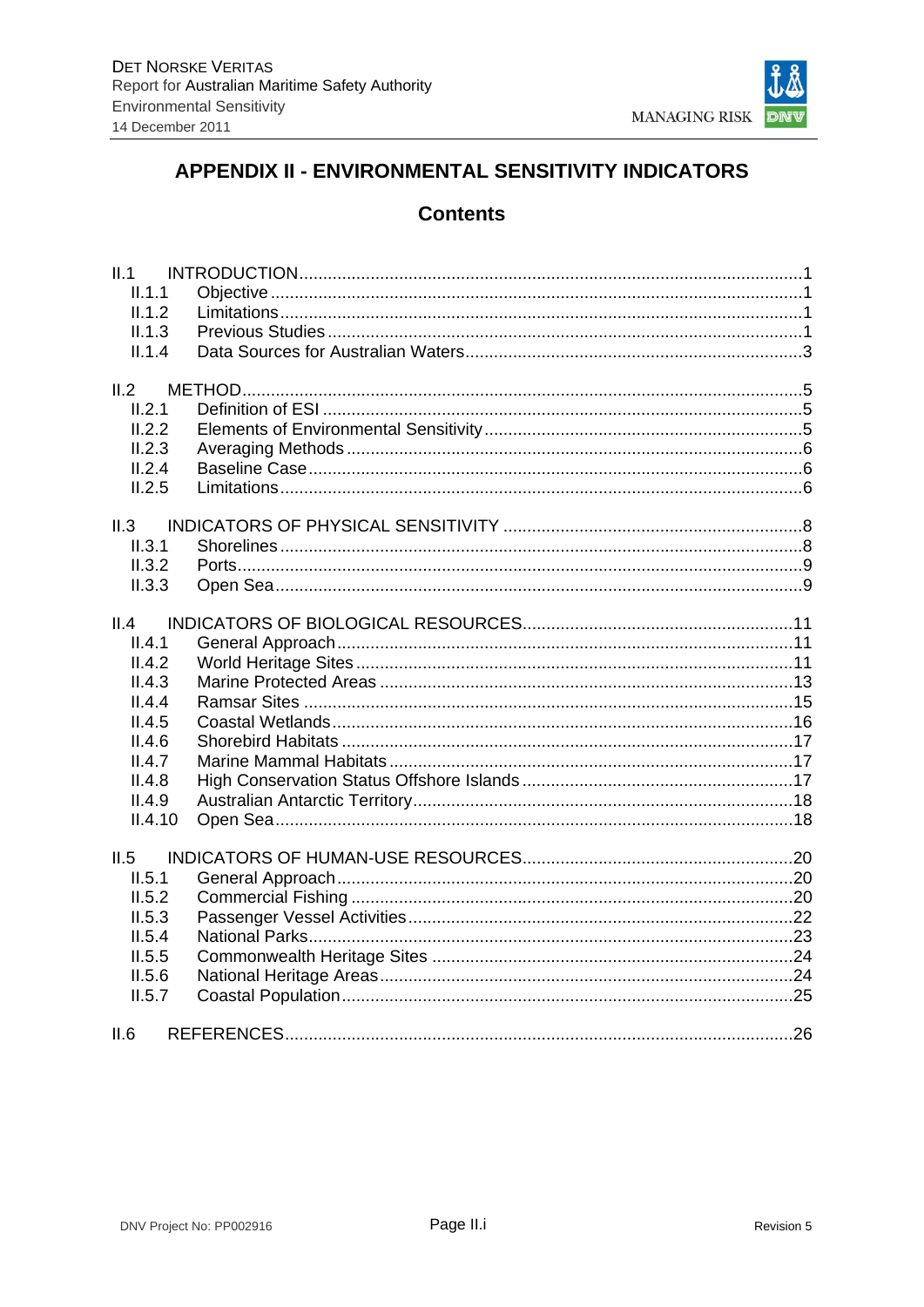

# **II.1 INTRODUCTION**

#### **II.1.1 Objective**

This appendix provides a simple parameter to indicate the sensitivity of different marine environments to oil spills. Its purpose is to quantify the relative importance of oil spills in different locations, in order to convert the estimates of oil spill frequencies into indicators of environmental risk.

The indicator takes account of the susceptibility of the environment to damage by oil pollution, including the habitats, species present (especially rare or endangered ones), commercial resources (e.g. fishing, aquaculture or tourism), socio-cultural impacts (e.g. on local communities and amenities), and the difficulty of cleanup and recovery after a spill. It is traceable so that it is possible to see the contribution of each aspect of environmental sensitivity to the overall indicator.

#### **II.1.2 Limitations**

The study addresses the whole of the Australia's Exclusive Economic Zone (EEZ) and Offshore Territories, including the Australian Antarctic Territory. The risks are presented as average values for approximately 120 sub-regions of the EEZ. These consist of 40 coastal segments, divided into 3 distances offshore:

- Near-shore (0-12nm)
- Intermediate (12-50nm)
- Deep-sea (50-200nm)

Therefore, the environmental sensitivity must be obtained at the same level of granularity, i.e. a single indicator for each of the 120 sub-regions.

In reality environmental sensitivity is extremely diverse and complex, and so the reduction of the entire Australian EEZ to 120 indicators implies extreme simplification compared to the real world. It is therefore important that the necessary degree of simplification is understood, and that the resulting indicators are not used inappropriately outside their intended application.

#### **II.1.3 Previous Studies**

Indicators of environmental sensitivity, as used in marine oil spill response planning, are usually based on the vulnerability index developed by Grundlach & Hayes (1978). This allocates shorelines to 10 types, based on characteristics such as shelter from wave action, potential penetration of oil, natural oil retention time and biological productivity. These are given vulnerability indices ranging from 1 to 10. However, this does not attempt to predict how much more sensitive an index of 10 is compared to an index of 9.

In the USA, environmental sensitivity mapping follows a system (NOAA 2002) that combines:

 Shoreline ranking according to their sensitivity to oil, the natural persistence of oil, and the expected ease of clean-up after a spill.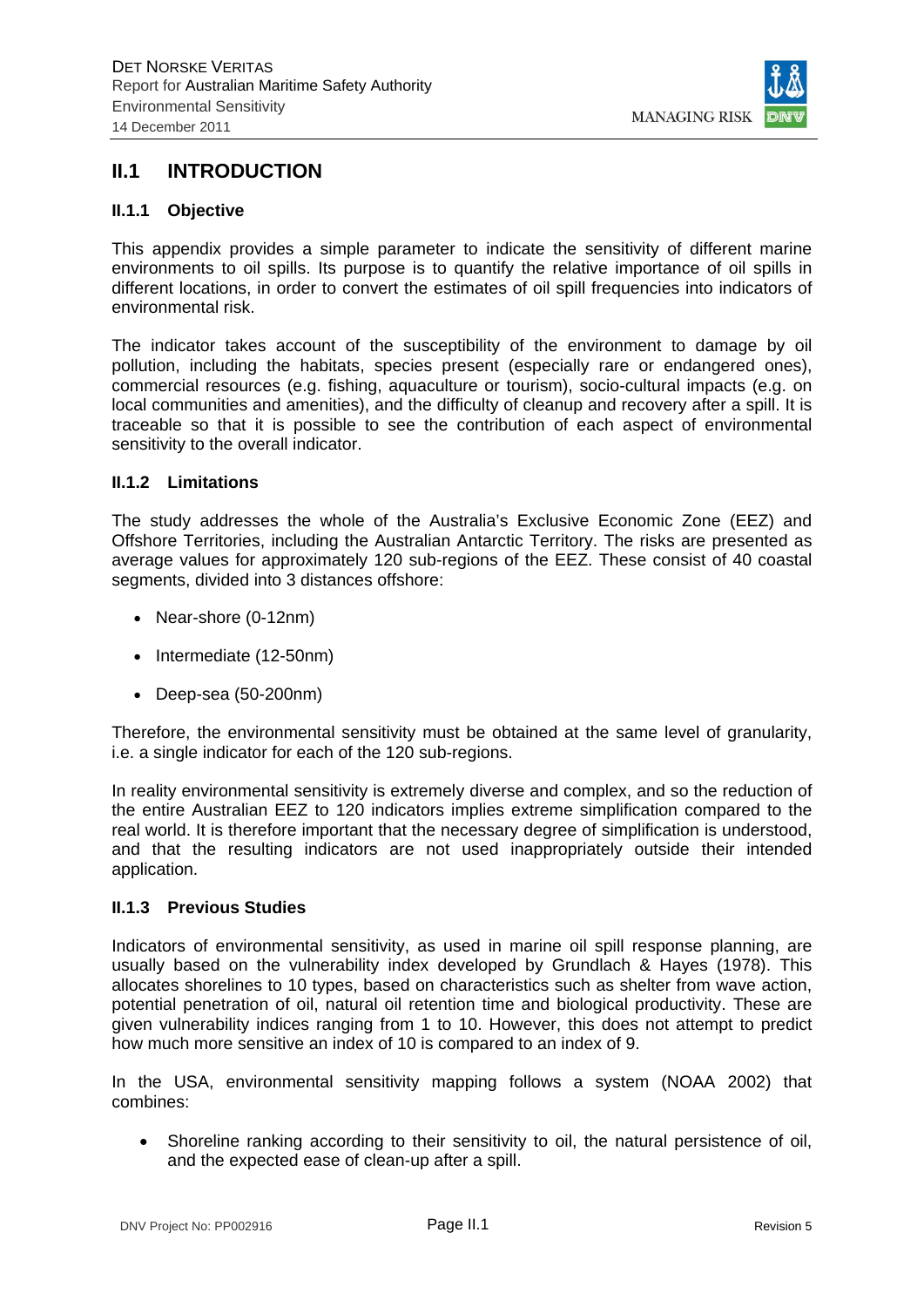

- Biological resources, including oil-sensitive animals and their habitats, and habitats that are themselves sensitive to spilled oil.
- Human-use resources, i.e. resources and places important to humans and sensitive to oiling, such as public beaches and parks, marine sanctuaries, water intakes and archaeological sites.

The same approach is used in several other countries, including Nigeria and several countries in Latin America. The shoreline ranking is a slight modification of the vulnerability index of Grundlach & Hayes (1978), but the biological and human-use resources are not represented as single indices in any way that can be combined with it.

An environmental sensitivity atlas for the coast of Kenya (GEUS 2006) used a simple oil sensitivity index that summed indices for coastal type, biological resource and human use, obtaining an index that varied from 2 to more than 20. The values were based on a stakeholder seminar. It was evaluated along an index line located 500m offshore. It was not considered to be a realistic measure of relative risk, but was used to help select which areas to protect in the event of oil spills.

DNV's previous oil spill risk assessment for Australian ports and waters (DNV 1999) developed a method of applying sensitivity weightings to 16 different types of environmental receptors: world heritage sites, coral reefs/marine parks, mangroves, coastal wetlands, marine mammals, major fishing zones etc. The weightings for each receptor varied from 2 to 25. The total scores for each sub-region varied from 8 to 133. The method did not take account of the size of the receptor, and the weightings were purely judgemental. Their intended purpose was to indicate the relative risk of the different regions.

Various studies have estimated the average costs of oil spills, in a way that may be more suitable as a simplified indicator for the present study. DNV (2001) obtained a cost from the sum of the following elements:

- Clean-up costs the direct expenditure on recovering oil at sea and cleaning the affected shore.
- Capital losses the value of the ship and its cargo lost in the accident.
- Business losses typically losses to business such as fishing and tourism, e.g. the value of fish stocks destroyed. They may include the legal costs associated with compensation claims. They may also include indirect losses to other businesses in the area, e.g. consequent on reductions in tourism.
- Natural resource damage valuation of damage to the environment that has no market value. In the USA the term "natural resource damage" (NRD) covers directuse business losses, recreational use losses and "non-use" value. It can be assessed by various methods, including contingent valuation (asking people about their hypothetical willingness to pay to avoid such damage), travel cost (valuing recreational use by means of the expenditure on travel to reach the site) and hedonistic pricing (based on the market value of adjacent property).

This gives quantitative values for each element, which cover the scope of the present study. However, this work only gives average costs, and does not address individual marine environments, so it gives only part of the information needed for the present study.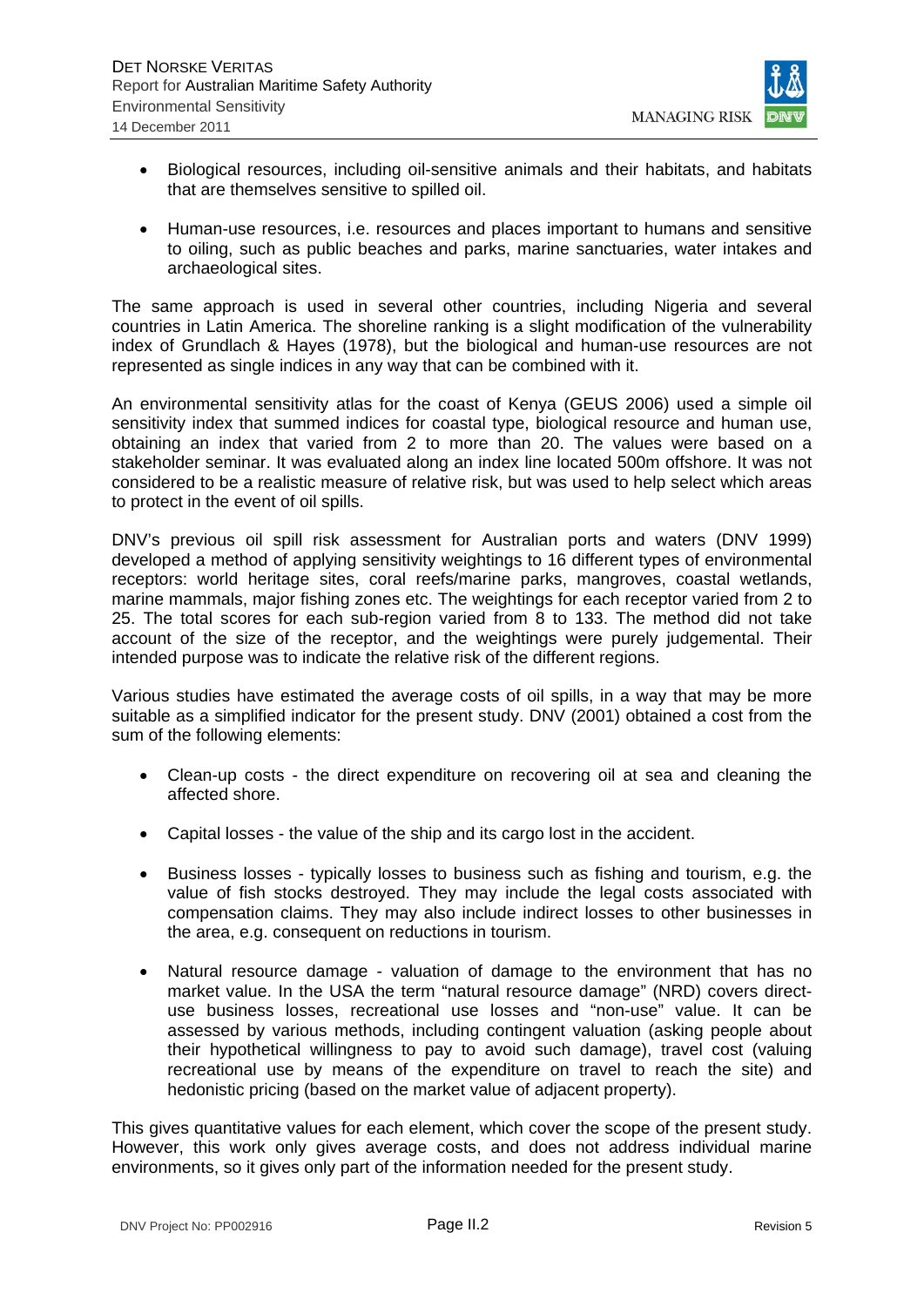

The US Environmental Protection Agency (EPA) Basic Oil Spill Cost Estimation Model (BOSCEM) sums three cost elements (Etkin 2004):

- Spill response cost, depending on the shore type and response method.
- Socioeconomic damage, depending on the socioeconomic and cultural value of the location.
- Environmental damage, depending on the freshwater vulnerability and habitat/wildlife sensitivity of the locations.

These give quantitative modifiers for each type of environment, which are in principle appropriate for the present study. However, they require the Australian environment to be evaluated in the same terms.

Several approaches are available to quantify the value of marine and coastal ecosystems (UNEP 2011), which could provide a basis for estimating the impact of oil spills, but in order to obtain indicators for the whole of the Australian EEZ a relatively simple approach has been used here.

#### **II.1.4 Data Sources for Australian Waters**

Bioregional Profiles have been developed for 4 out of 5 regions of Australia's Commonwealth waters (Figure II.1.1). This is the first step in the development of Marine Bioregional Plans (DSEWPC 2011a), which will provide strategic guidance for Government decision-makers and marine users by describing each Marine Region's ecological processes and conservation values, including mapping sites of importance for protected species and communities; identifying regional priorities for action, based on an assessment of threats to conservation values and long-term policy goals; and developing strategic guidance for proponents and decision-makers.

AMSA has developed a computerised Oil Spill Response Atlas (OSRA) for Australia in GIS format. Relevant datasets for the present study include:

- Coastal topography and shoreline sensitivity to oil spills.
- Biological resources, including habitats, fisheries, birds, fish, shellfish, marine mammals, reptiles etc.
- Human-use resources, including recreation, resource extraction and national parks.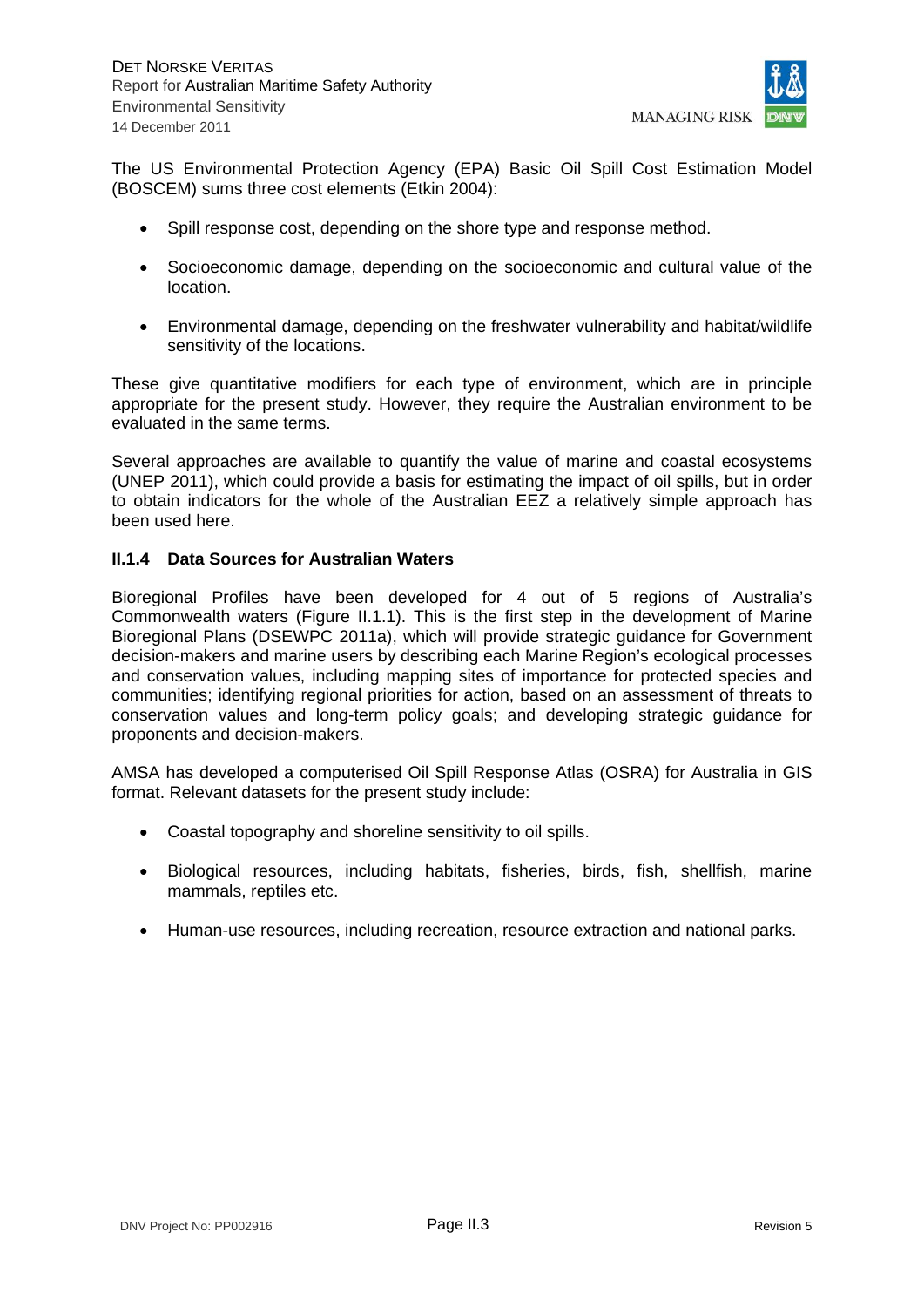



# **Figure II.1.1 Marine Planning Regions in Australia**

OSRA provides the most detailed and comprehensive data that is available for oil spill response planning. For the present study, it has some limitations that have been addressed as follows:

- OSRA gives very detailed information on every part of the coastline. The present study requires a reduced level of detail that is appropriate for the small set of subregions. This has been achieved by sampling the OSRA data at intervals along the coastline.
- OSRA does not provide the same information in each State. The present study requires a consistent dataset in every State and Territory. Therefore the OSRA data has been supplemented with or replaced by equivalent data from other sources in order to provide consistent data. These data sources are explained below.
- OSRA does not provide all the types of information that are most convenient for the present study. Where other sources provide the necessary information in a more succinct form, these are used as explained below.

In future work, it would be desirable if there could be a more comprehensive connection between OSRA and the environmental sensitivity that is used in the risk assessment. However, it was not practical to develop this in OSRA within the present study.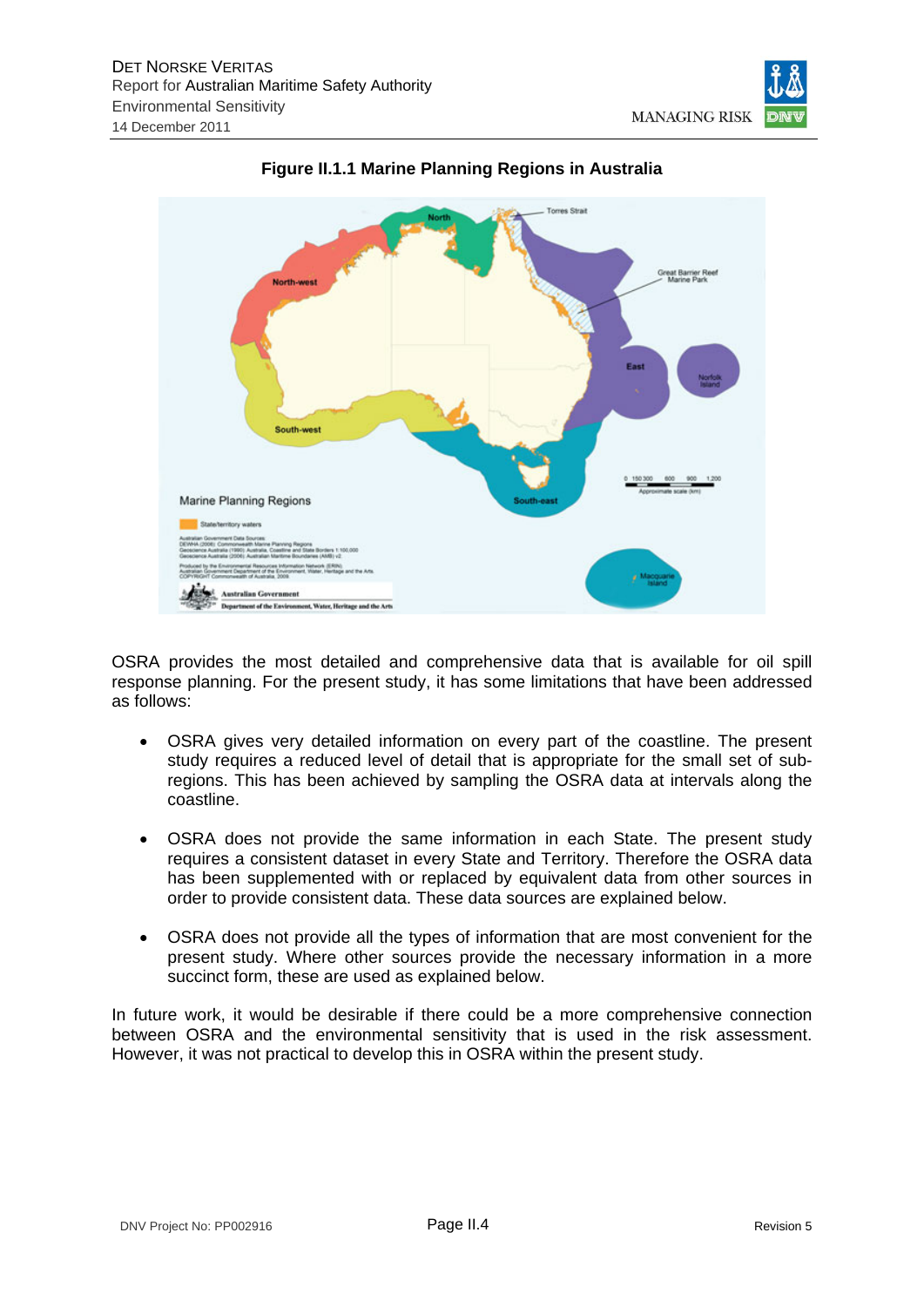

# **II.2 METHOD**

#### **II.2.1 Definition of ESI**

An environmental sensitivity index (ESI) for this study is defined as the average environmental impact of a tonne of oil spilled in a specific location, relative to a spill of the same oil in a defined baseline location (see Section II.2.4 below). ESI is intended to be independent of the oil type and spill quantity, which are considered separately in Appendix VI.

The ESI has a value of 1 in the baseline case, and values higher than 1 for more sensitive locations, and less than 1 for less sensitive locations.

The ESI is intended to be proportional to the cost of the spill, if all cost elements were taken into account (see Section II.2.2 below). Hence an ESI of 10 implies the cost of a spill in the location would be 10 times higher than in the baseline location. Thus the ESI could be called the relative cost of the oil spill. However, it is not at present possible to estimate such costs accurately, and therefore it is appropriate to use the name ESI rather than relative oil spill cost.

#### **II.2.2 Elements of Environmental Sensitivity**

The ESI takes account of the following main features of the environment:

- Physical sensitivity, including the environmental characteristics that affect the persistence of the oil and the expected ease of clean-up after a spill.
- Biological resources, including habitats, species (especially rare or endangered ones), and unique or rare natural environments.
- Human-use resources, including commercial fishing and aquaculture, tourism, other recreational activities and amenities, and other sites important to local communities.

The ESI for any location is therefore expressed as a function of separate indices for physical sensitivity (PSI), biological resources (BRI) and human-use resources (HRI) at that location:

ESI = f(PSI, BRI, HRI)

To some extent, these features overlap, and so are difficult to combine into a single index. However, they can be added by representing them as the following distinct cost elements:

- Physical sensitivity represented by the clean-up cost for a spill.
- Biological resources represented by the valuation of natural resource damage caused by a spill.
- Human-use resources represented by the commercial losses caused by the spill, plus a valuation of the damage to social resources caused by a spill.

This allows previous cost estimates to be used to solve the difficult problem of how to quantify the ESI in units that are meaningful in absolute terms, rather than simply as ranking of different locations. It also helps avoid double-counting of resources that contribute to in different ways to environmental sensitivity.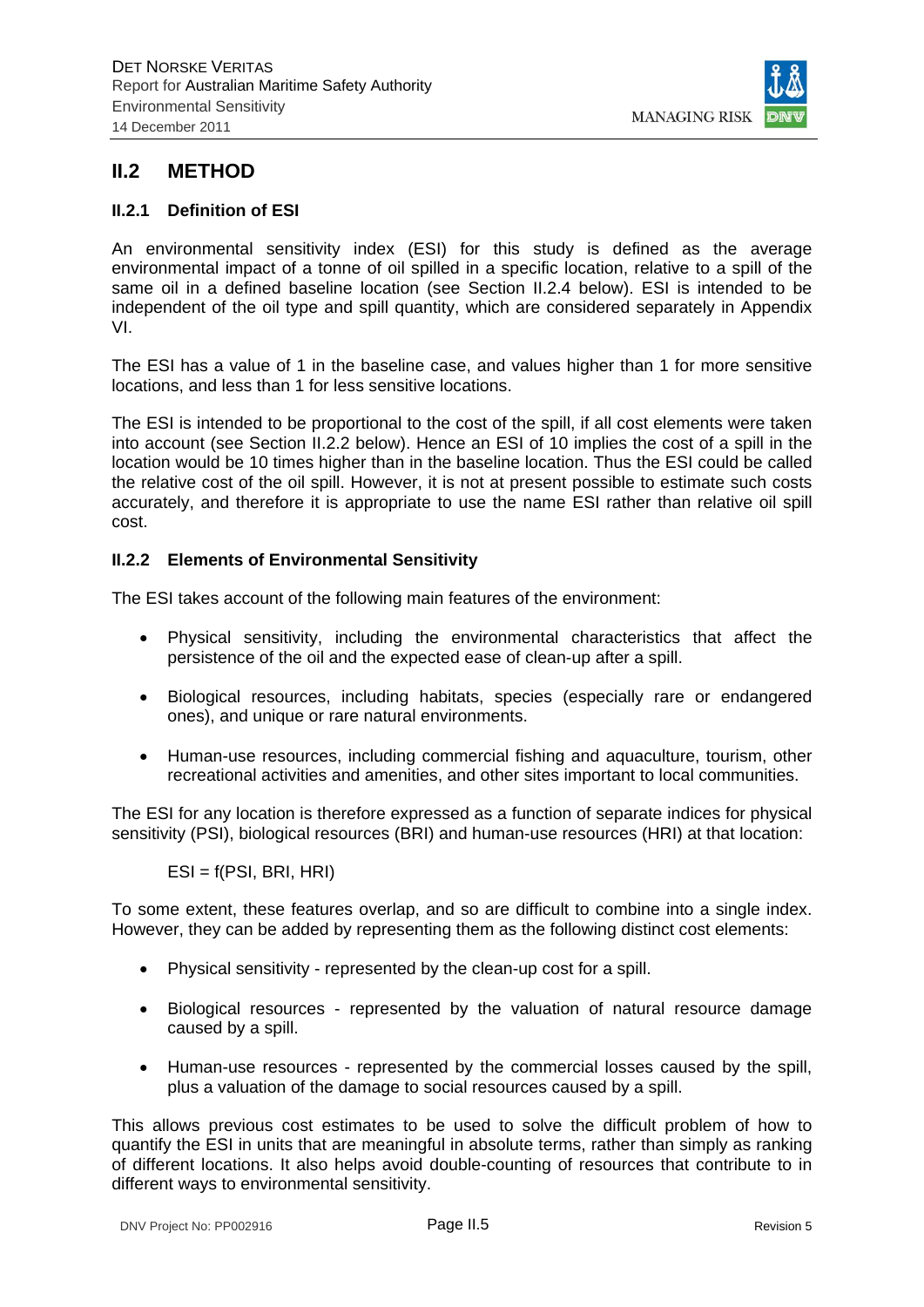

Although the absolute costs of the three elements above can be added, ESI is an indicator of relative cost, so the three separate indicators must be weighted according to the cost breakdown in the baseline case. The cost breakdown has been obtained from oil tanker spills world-wide during 1992-97 (DNV 2001). This included a collection of all available public-domain information on oil tanker spills world-wide during this period and their cost elements. It included an analysis of the effect of spill size, including the disproportionate effect of the few large spills in the data, and a correction for the effect of missing cost data. More recent data would be desirable, but there is no obvious reason why the breakdown should have changed. The breakdown of cost elements was estimated as follows

- Clean-up cost 30%, based on actual clean-up costs.
- Valuation of natural resource damage (NRD) 50%, based on the ratio of NRD to actual costs in 4 cases where this was estimated.
- Commercial losses caused by the spill 20% based on actual compensated business losses.

Hence, an appropriate weighting of the three indices for this study is:

 $ESI = 0.3$  PSI + 0.5 BRI + 0.2 HRI

# **II.2.3 Averaging Methods**

Because the calculation sub-regions are large, the indices are each expressed as average values over the region. The averaging method is slightly different, depending on whether the location is on the coastline or at sea. The two types are:

- Coastline for near-shore sub-regions, which are long thin strips adjacent to the coastline, the indices are averaged along the shoreline length.
- Open sea for intermediate and deep-sea sub-regions, which are wider segments of open sea with no coastline, the indices are averaged across the sub-region area.

# **II.2.4 Baseline Case**

The ESI is defined as the average environmental impact of spill in a specific location, relative to a spill in a defined baseline location. The baseline location is a hypothetical location that has average characteristics in every respect, such that its ESI is 1. This average should in principle be the average over the Australian EEZ, but because this is not defined at the start of the study, a notional average is adopted instead. This is a spill in the near-shore region, in an area of sandy beach, where fishing and recreational intensity are average for the Australian coast as a whole. If necessary, this notional average location can be adjusted in the future to renormalize the results to Australian average or another baseline sensitivity. This will not affect the ranking of sensitivity between different locations, and so is not critical for the results of the present study.

# **II.2.5 Limitations**

The application of the method described above has led to ESIs that are relatively high for the near-shore sub-regions, and much lower for most intermediate and deep-sea sub-regions. This arises in part from the use of clean-up costs, since clean-up tends to be more intensive on the shoreline than at sea, and in part from the greater definition of environmental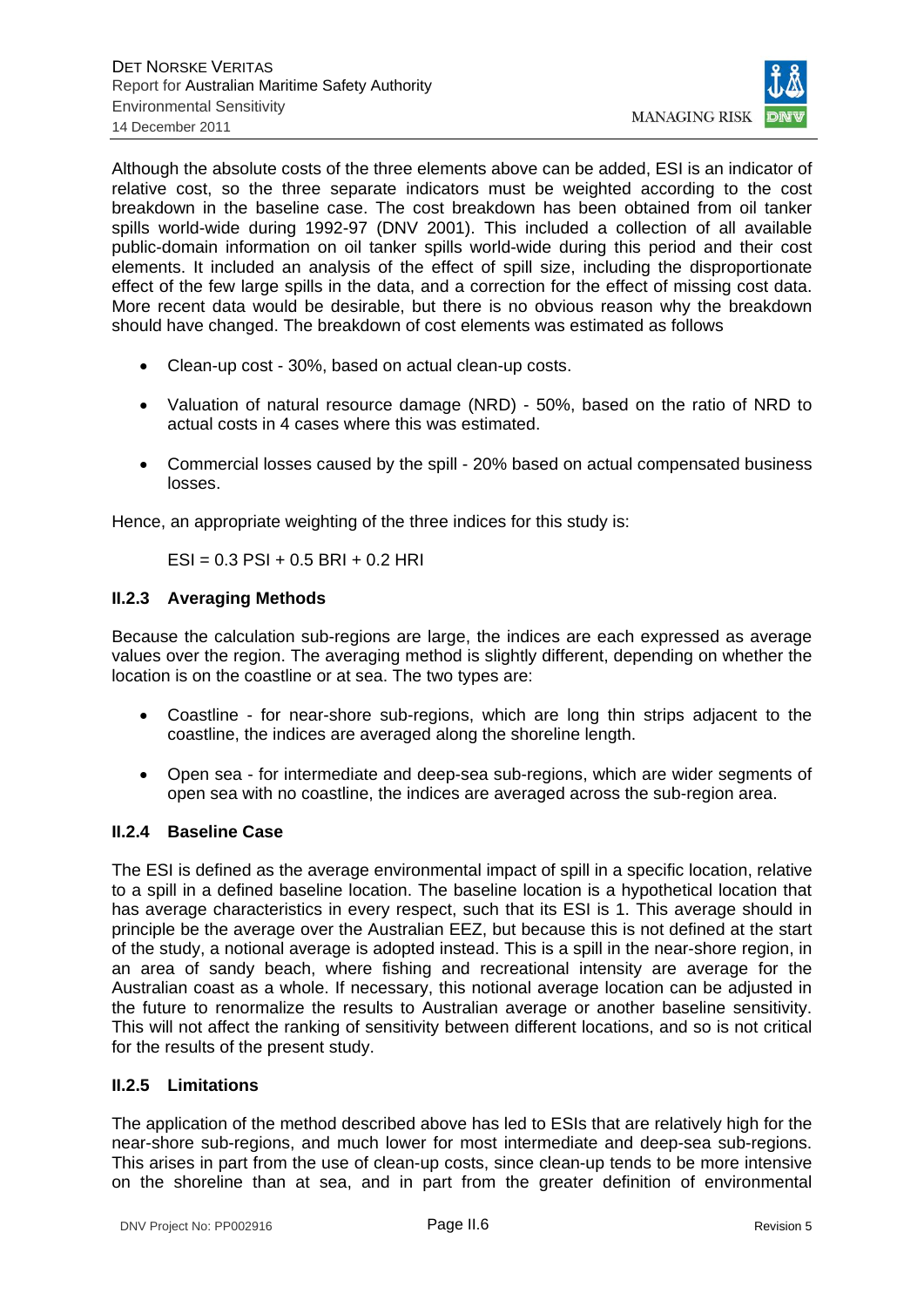

receptors on the shoreline compared to at sea. This does not necessarily reflect the sensitivity of the environment. However, at present no more realistic method is available.

Development of ESI has required substantial simplification and averaging across the large sub-regions. For example, PSI was developed by sampling only 10 points in each subregion. This greatly simplifies reality and cannot reflect the true variation of PSI within the segment. Similarly, the averaging of ESI within each sub-region inevitably result in a loss of detail. Segments are up to 500 linear kilometres (and in some cases may be 1500km of actual coast), with an area of  $6000 \text{km}^2$ . Such large areas contain diverse environments. Averaging may conceal areas of high sensitivity if they are surrounded by relatively neutral areas. However, this was a choice made in the study specification, and no simple methods of improving the approach were identified during the study. Segments determined by risk factors rather than arbitrary spacing may have been more appropriate for ESI, but were not necessarily appropriate for ship traffic or other risk components. Overall, the ESI is considered a suitable metric, albeit highly simplified. Improvements could be developed in future work.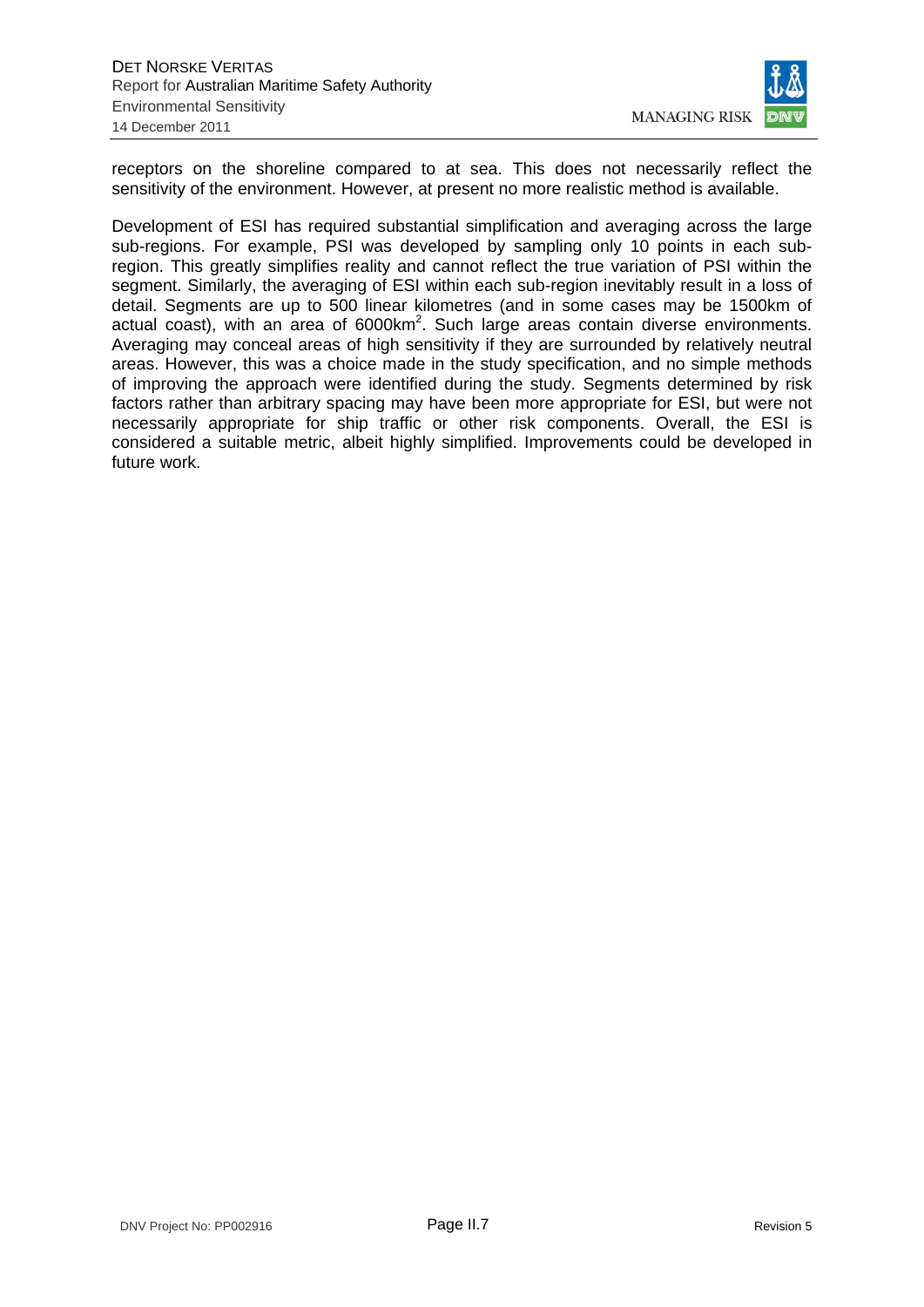

# **II.3 INDICATORS OF PHYSICAL SENSITIVITY**

#### **II.3.1 Shorelines**

The most common classification of shoreline types (NOAA 2002) ranks them according to their sensitivity to damage from spilled oil as in Table II.3.1. This sensitivity ranking is controlled by the following factors:

- Relative exposure to wave and tidal energy
- Shoreline slope
- Substrate type (grain size, mobility, penetration and/or burial, and trafficability)
- Biological productivity and sensitivity

The same classification is in principle used in OSRA, although data samples are not always consistent. For example, shorelines may be classified as "beach" (not specified more precisely) or not classified at all. Nevertheless, it is usually possible to assign a rank to coastal locations based on OSRA. Where necessary, the shoreline types can be identified from the satellite photographs supplied by GoogleMaps.

# **Table II.3.1 Shoreline Types**

| <b>RANK</b> | <b>TYPE</b>                                                                                                                | <b>EXAMPLES</b>                                           |
|-------------|----------------------------------------------------------------------------------------------------------------------------|-----------------------------------------------------------|
|             | Exposed vertical impermeable substrates                                                                                    | Exposed rocky shores, cliffs                              |
|             |                                                                                                                            | Exposed solid artificial structures                       |
| 2           | Exposed non-vertical impermeable<br>substrates                                                                             | Rocky wave-cut platforms                                  |
| 3           | Semi-permeable substrate; low potential for<br>oil penetration and burial; infauna present<br>but not usually abundant     | Fine-grained sand beaches                                 |
| 4           | Medium permeability; medium potential for<br>oil penetration and burial; infauna present<br>but not usually abundant       | Coarse-grained sand beaches                               |
| 5           | Medium to high permeability; high potential<br>for oil penetration and burial; infauna<br>present but not usually abundant | Mixed sand and gravel beaches                             |
| 6           | High permeability; high potential for oil<br>penetration and burial                                                        | Gravel beaches<br>Rock breakwaters (riprap)               |
| 7           | Exposed, flat, permeable substrate; infauna<br>usually abundant                                                            | Exposed tidal flats                                       |
| 8           | Sheltered impermeable substrate, hard;<br>epibiota usually abundant                                                        | Sheltered rocky shores<br>Sheltered artificial structures |
| 9           | Sheltered, flat, semi-permeable substrate,<br>soft; infauna usually abundant                                               | Sheltered tidal flats                                     |
| 10          | Vegetated emergent wetlands                                                                                                | Marshes, swamps, wetlands, mangroves                      |

The ranking does not indicate the absolute sensitivity of the different types. Available information on cost modifiers for different types of locations (Etkin 2004) indicates relatively small effects, with modifiers such as:

- Rock 0.5
- $\bullet$  Sand 0.6
- Generic shore/open water 1.0
- $\bullet$  Mudflat 1.4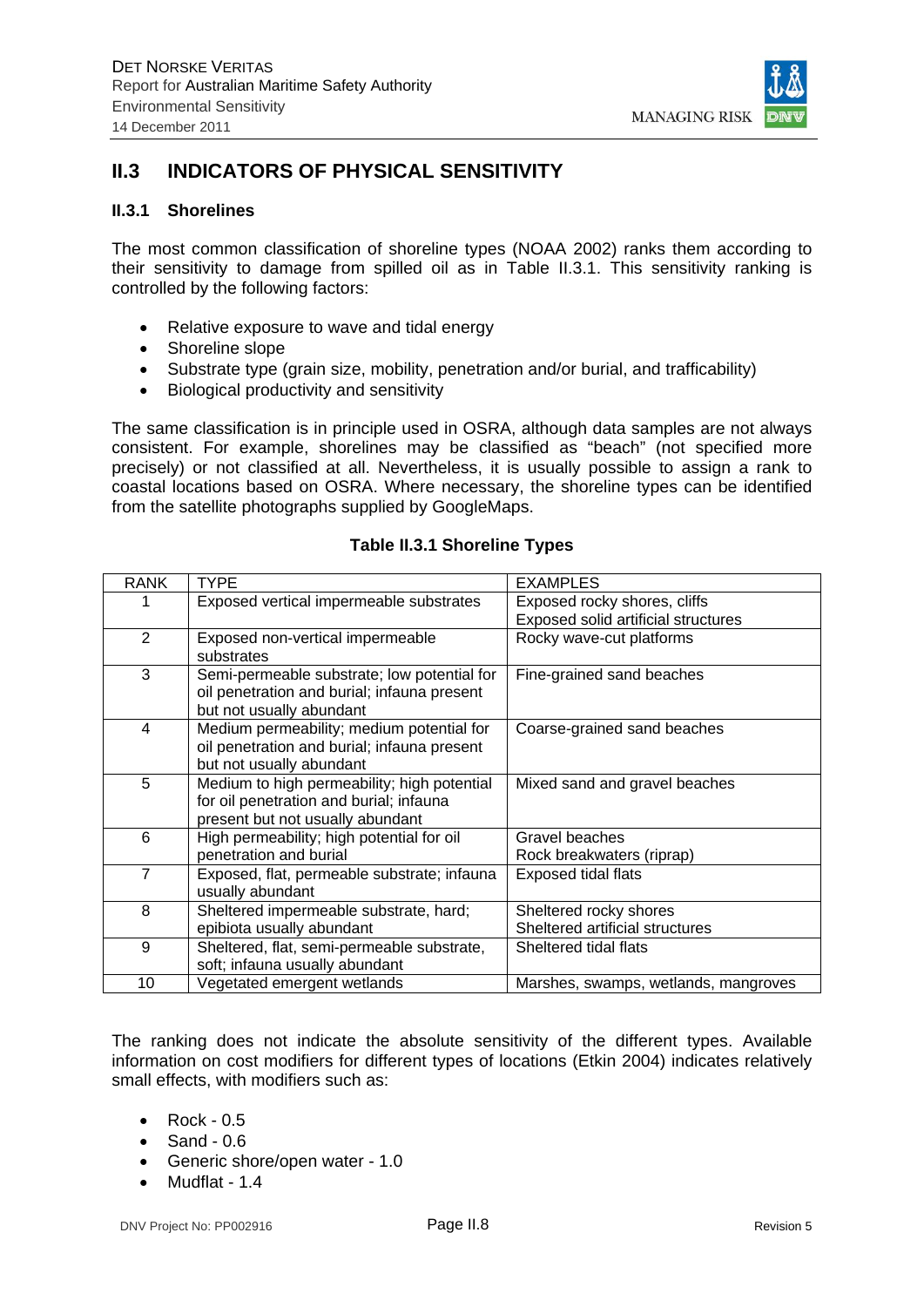

Wetland - 1.6

These small effects result from the fact that in the most sensitive environments the appropriate response is protection by booms, which are relatively low-cost, rather than clean-up, which is often impractical. This indicates that the greatest variation between locations would be in the biological rather than physical sensitivity (see Section II.4 below). However, this practical limitation is not appropriate for a sensitivity index, and so a greater variation would be appropriate.

A simple physical sensitivity indicator (PSI) consistent with this approach can be obtained as follows:

$$
PSI_{type} = Rank/5
$$

The ranks for each shoreline are taken from Table II.3.1. This in effect defines Rank 5 (mixed sand and gravel beaches) as the average (i.e. with a PSI of 1).

Since most coastal sub-regions include diverse shoreline types, the average PSI is calculated from the lengths of each type:

$$
PSI_{region} = \sum_{types} \frac{L_{type}}{L_{total}} PSI_{type}
$$

The contributions are estimated by sampling the coast at various points within the subregion. In this study, approximately 10 sampling points have been used for each sub-region.

Where the coast type has little variation, judgement is used to evaluate the proportion of length in each shoreline type. In some cases, where OSRA does not have the full details of coastal morphology, a smaller set of shoreline types is used, consisting of cliff (Rank 1), beach (Rank 4) and mangroves (Rank 10). In the Antarctic, the ice coast is given a rank of 5.

# **II.3.2 Ports**

The PSI for a port could be taken as equal to that for the adjacent coastline. In reality, ports are usually degraded environments, which are less sensitive than the surrounding region. Furthermore, there is a greater availability of vessels, people and equipment for rapid response.

For river ports, the sensitivity of the river environment could be obtained using a classification similar to that for shorelines. Available data on clean-up costs for spills in ports (Etkin 2000) indicates average costs per tonne 0.88x those in near-shore regions. Therefore the PSI of each port is taken as 0.88x the PSI for the adjacent coastline.

# **II.3.3 Open Sea**

For intermediate and deep-sea sub-regions, which do not include any shoreline, the PSI could be chosen as follows:

- $\bullet$  PSI = 1 as given by Etkin (2004) for open water. However, this would imply that open water is more sensitive than many coastal environments, which seems unrealistic.
- $PSI = 0.2$ , based on the lowest shoreline rank.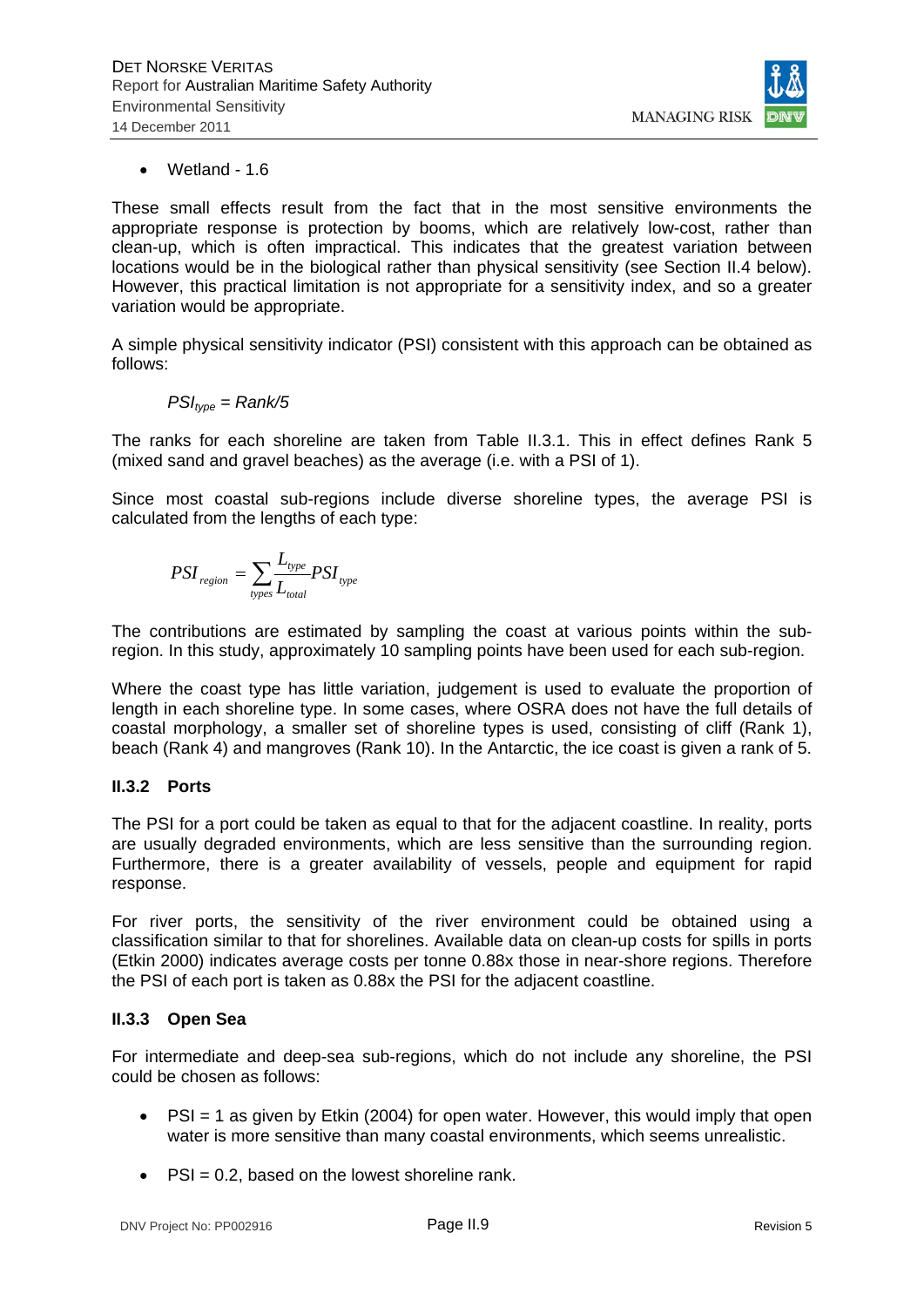

 PSI = 0.36, based on the average cost per tonne of clean-up in offshore environments (>5km from the shore) compared to near-shore (Etkin 2000).

The latter approach is considered most appropriate.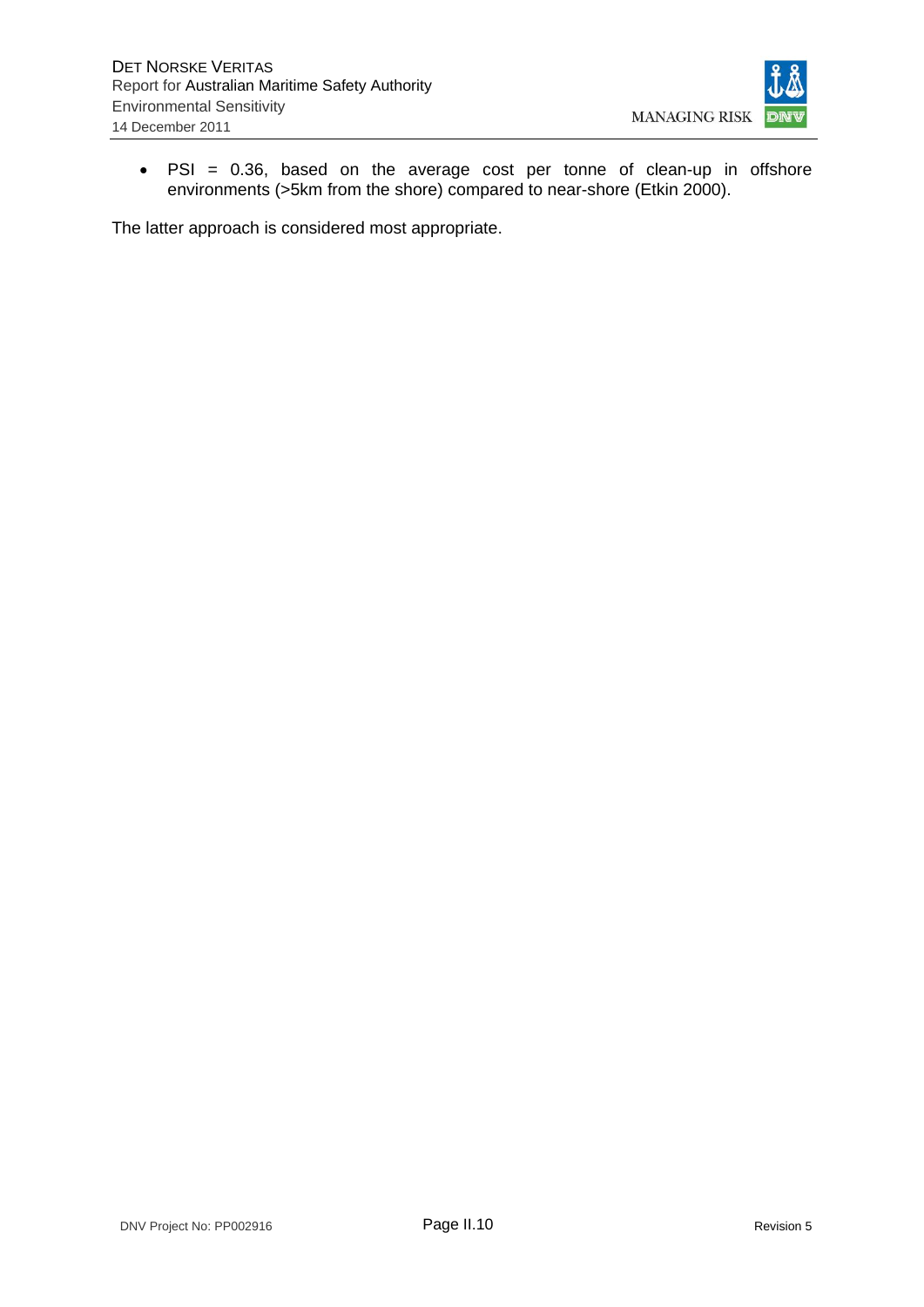

# **II.4 INDICATORS OF BIOLOGICAL RESOURCES**

# **II.4.1 General Approach**

The general pattern of biological resources in Australian waters is extremely complex, and no simple indicator exists to rank different locations by biological sensitivity. Therefore the present study uses an indicator that is based on sites of acknowledged importance, such as world heritage sites, Ramsar sites, marine protected areas etc. This is supplemented with analyses of specific habitats that are recorded in OSRA.

The chosen biological resource indicator (BRI) is the fraction of the calculation sub-region's area (in the case of an area at sea) or coastal length (in the case of a coastal impact) that is within the specific site or habitat. In order to combine different types of sites and habitats, they are each given a weighting that reflects the overall value of oil damage to them.

$$
BRI_{region} = \sum_{sites} \frac{L_{site}}{L_{total}} W_{site}
$$

In effect, a weighting W for a specific site implies that a spill affecting 1 km of its length is considered equivalent to a spill affecting W km of a shore with no particular biological resources.

The total coastal length for a sub-region is measured as the shortest distance between its end points along a line that includes all points on the coast. On a concave coast, this is a straight line between the end points of the sub-region. On a convex coast, this is the actual shore length. The aim of this definition is to estimate the length of shoreline subtended towards an oil spill drifting towards the coast. It avoids the need to measure exactly the length of a very indented coastline.

The length of geographically localised sites (e.g. marine parks) can be measured from their furthest extents along the coast. The length of geographically dispersed sites (e.g. shorebird habitats) can be estimated by sampling the coast at various points within the sub-region (see Section II.3.1).

# **II.4.2 World Heritage Sites**

The United Nations Educational, Scientific and Cultural Organization (UNESCO) lists sites of cultural and natural heritage around the world considered to be of outstanding value to humanity. World heritage sites in Australia's EEZ are (UNESCO 2011):

- Great Barrier Reef (Figure II.4.1) a site of remarkable variety and beauty on the north-east coast of Australia. It contains the world's largest collection of coral reefs, with 400 types of coral, 1,500 species of fish and 4,000 types of mollusc. It also holds great scientific interest as the habitat of species such as the dugong ('sea cow') and the large green turtle, which are threatened with extinction.
- Shark Bay with its islands and the land surrounding it, has three exceptional natural features: its vast sea-grass beds, which are the largest  $(4,800 \text{ km}^2)$  and richest in the world; its dugong ('sea cow') population; and its stromatolites (colonies of algae which form hard, dome-shaped deposits and are among the oldest forms of life on earth). Shark Bay is also home to five species of endangered mammals.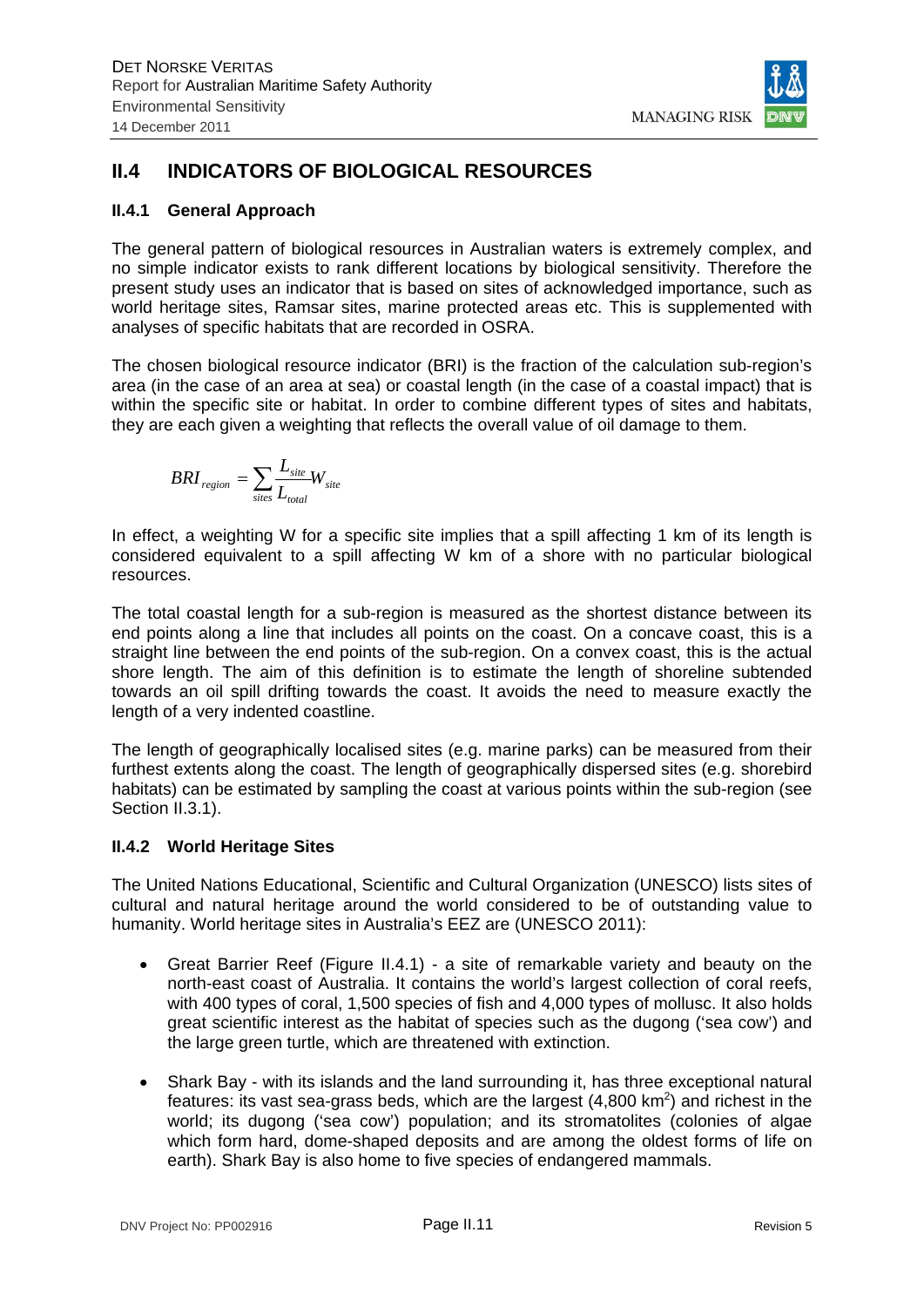



 $1456$ 

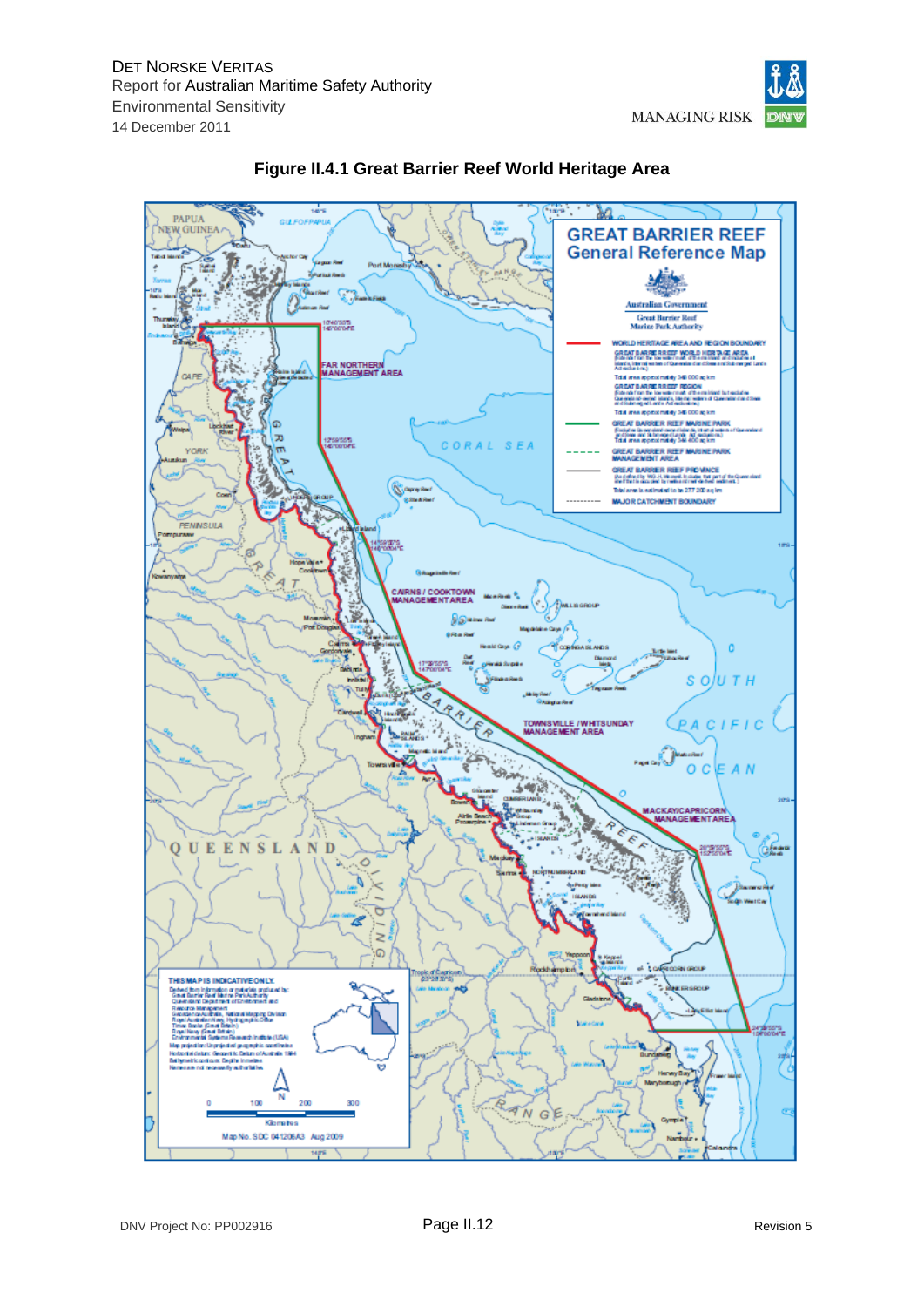

- Lord Howe Islands a remarkable example of isolated oceanic islands, born of volcanic activity more than 2,000 m under the sea, these islands boast a spectacular topography and are home to numerous endemic species, especially birds.
- Fraser Island just off the east coast of Australia. At 122 km long, it is the largest sand island in the world. Majestic remnants of tall rainforest growing on sand and half the world's perched freshwater dune lakes are found inland from the beach. The combination of shifting sand-dunes, tropical rainforests and lakes makes it an exceptional site.
- Heard Island and McDonald Islands located in the Southern Ocean, approximately 1,700 km from the Antarctic continent and 4,100 km south-west of Perth. As the only volcanically active subantarctic islands they 'open a window into the earth', thus providing the opportunity to observe ongoing geomorphic processes and glacial dynamics. The distinctive conservation value of Heard and McDonald – one of the world's rare pristine island ecosystems – lies in the complete absence of alien plants and animals, as well as human impact.
- Macquarie Island an oceanic island in the Southern Ocean (34 km long x 5 km wide), lying 1,500 km south-east of Tasmania and approximately halfway between Australia and the Antarctic continent. The island is the exposed crest of the undersea Macquarie Ridge, raised to its present position where the Indo-Australian tectonic plate meets the Pacific plate. It is a site of major geoconservation significance, being the only place on earth where rocks from the earth's mantle (6 km below the ocean floor) are being actively exposed above sea-level. These unique exposures include excellent examples of pillow basalts and other extrusive rocks.
- Ningaloo Coast on the remote western coast of Australia, including one of the longest near-shore reefs in the world. Ningaloo Coast is home to numerous marine species, among them a wealth of sea turtles, and annual gatherings of whale sharks.

World heritage sites are indicators of both biological and cultural resources, but in the present model they are most appropriate as indicators of internationally sensitive biological resources. Because of their rarity, it is difficult to quantify their relative sensitivity. The available data on oil spill costs (DNV 2001) shows a variation of up to a factor of 20 from the median line, and none of these were in world heritage sites. The spill of 4 tonnes from the bulk carrier "Shen Neng 1", which grounded on the Great Barrier Reef on 3 April 2010, was close to the median cost, although possible fines may increase this, and may reflect the physical damage to the reef as well as other factors. In the previous study (DNV 1999), a weighting of 25 was used, based on judgement. A high sensitivity weighting is expected, because of the value and rarity of these sites. Therefore a weighting of 25 is used here. However, in contrast to the previous study, the current method takes account of the size of the site.

# **II.4.3 Marine Protected Areas**

The Australian Government manages an estate of marine protected areas (MPA) that are Commonwealth reserves under the Environment Protection and Biodiversity Conservation Act 1999 (DSEWPC 2011b), as shown in Figure II.4.2. The South-east Commonwealth Marine Reserve Network includes 14 temperate deep sea marine reserves covering representative examples of the diverse seafloor features and associated habitats found in the South-east Marine Region (Figure II.4.3). In other areas, new MPAs will be established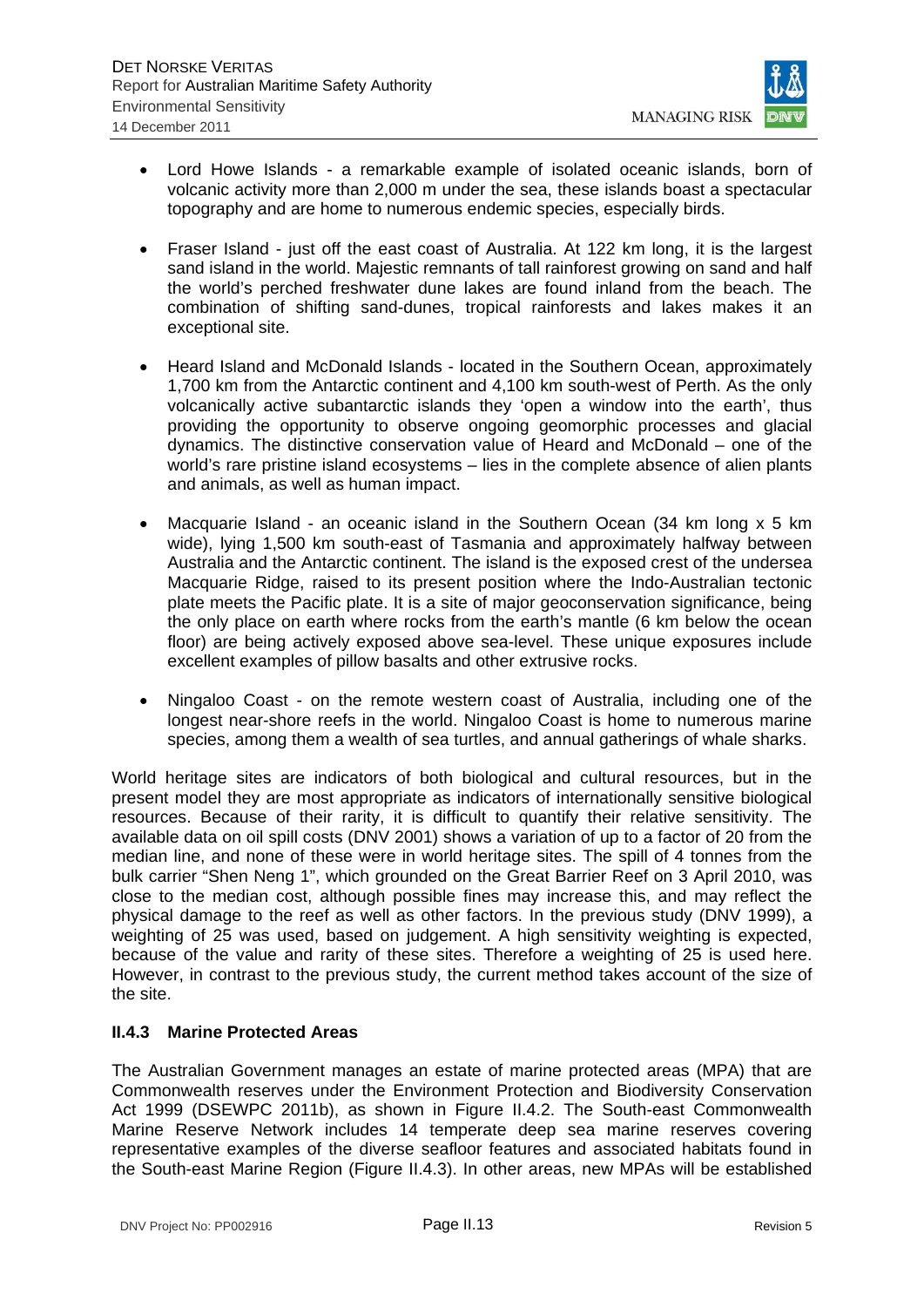

to meet national guidelines under which all Australian governments are developing the marine reserve system.



# **Figure II.4.2 Commonwealth Marine Reserves**

**Figure II.4.3 South-East Commonwealth Marine Reserves** 

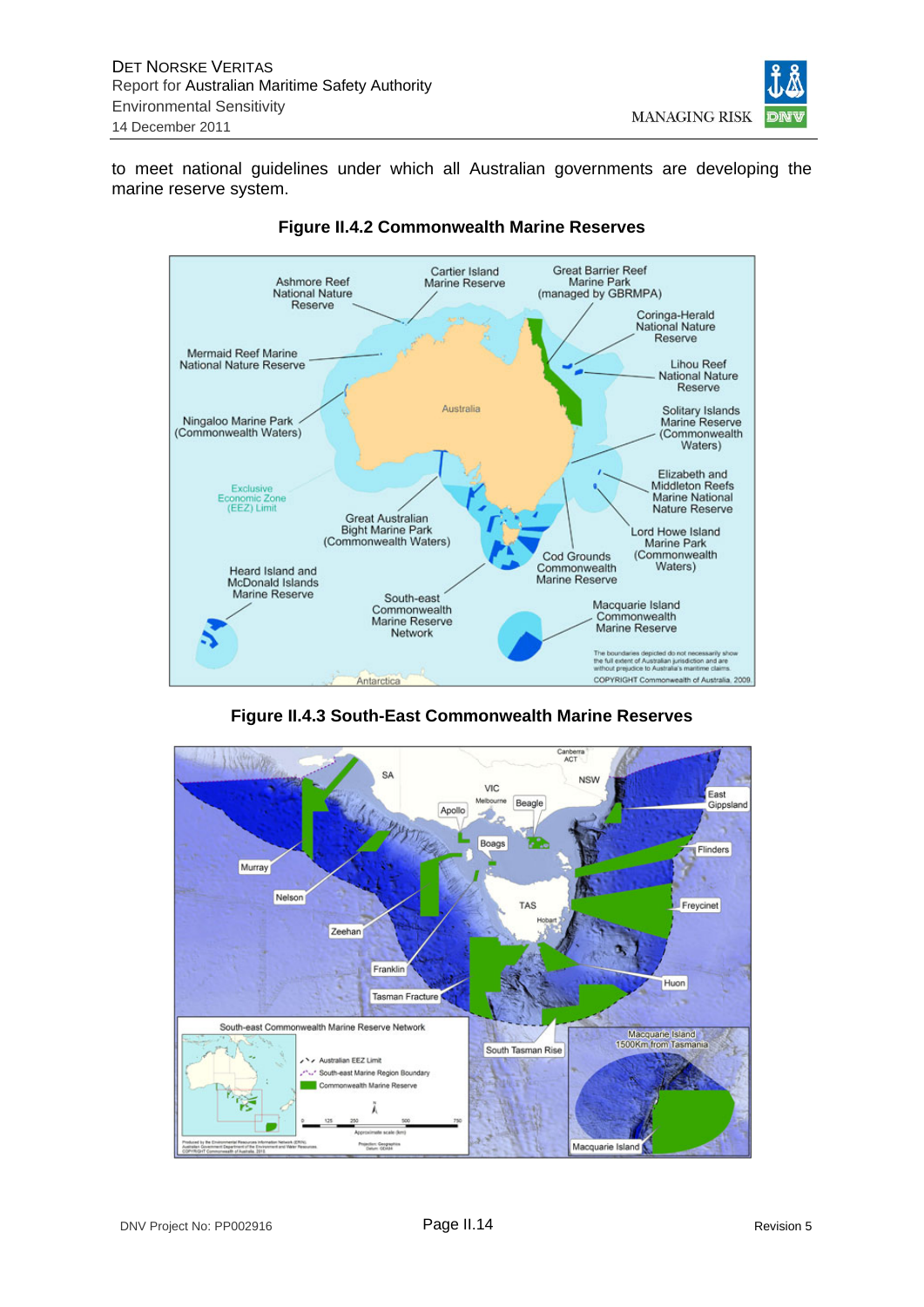

Networks of Marine National Parks and aquatic reserves exist to varying degrees around the country in state waters. For example, Figure II.4.4 shows the MPAs in New South Wales (Ocean Planet 2011).



# **Figure II.4.4 Marine Protected Areas in New South Wales**

MPAs are sites of regional importance, and so would be expected to have sensitivity indicators lower than that of world heritage sites. The available data on oil spill costs (Etkin 2004) shows a cost modifier of 3.2 for "other sensitive areas", which is the closest available category. In the previous study (DNV 1999), a weighting of 20 was used, based on judgement. However, the weighting would be expected to be lower than for Ramsar sites (see below), which have international importance. Therefore, a weighting of 10 is used here.

# **II.4.4 Ramsar Sites**

The Convention on Wetlands, known as the "Ramsar Convention", is an intergovernmental treaty to maintain the ecological character of wetlands of international importance. Ramsar sites are wetlands that are representative, rare or unique, or important for conserving biological diversity. In total, there are 1923 sites world-wide, amounting to 187 million hectares (Ramsar 2011). Australia has 64 Ramsar wetlands that cover around 8.1 million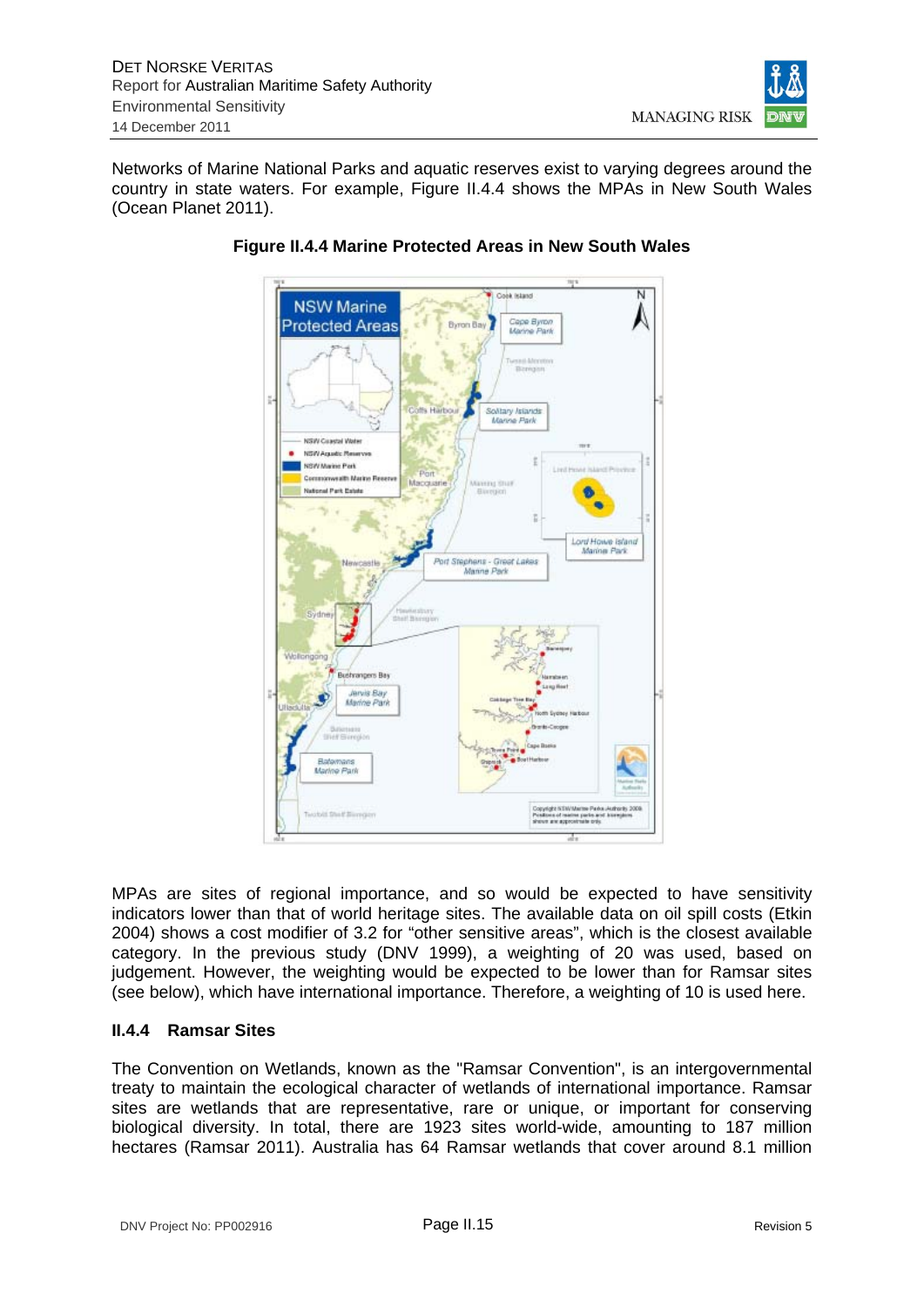

hectares. These are shown in Figure II.4.5 DSEWPC (2011c), although many of these have no vulnerability to marine spills.



# **Figure II.4.5 Ramsar Wetlands of Australia**

Ramsar sites have international importance, but would be expected to have sensitivity indicators lower than that of world heritage sites. The available data on oil spill costs (Etkin 2004) shows a cost modifier of 4.0 for "wetland", but these would be mainly non-Ramsar sites. In the previous study (DNV 1999), a weighting of 15 was used, based on judgement. Therefore, a weighting of 15 is used here.

Ramsar sites are not consistently identified in OSRA, so the Ramsar sites database (DSEWPC 2011c) has been searched for marine/coastal sites. The length of coastline that is within the Ramsar sites is then measured as a straight-line length from the individual site maps.

# **II.4.5 Coastal Wetlands**

Many other coastal wetlands are not included as Ramsar sites. Australia has approximately 11,000 km of mangrove-lined coast, being around 18% of the coastline (Mangrove Watch 2011). The available data on oil spill costs (Etkin 2004) gives a cost modifier of 4.0 for "wetland". In the previous study (DNV 1999), a weighting of 10 was used, based on judgement. Based on the new data, a weighting of 4 is used here.

Coastal wetlands are identified in OSRA as shorelines backed by mangroves, excluding those identified as Ramsar or World Heritage sites. The length of coastline that is within the coastal wetlands is then estimated as in Section II.3.1.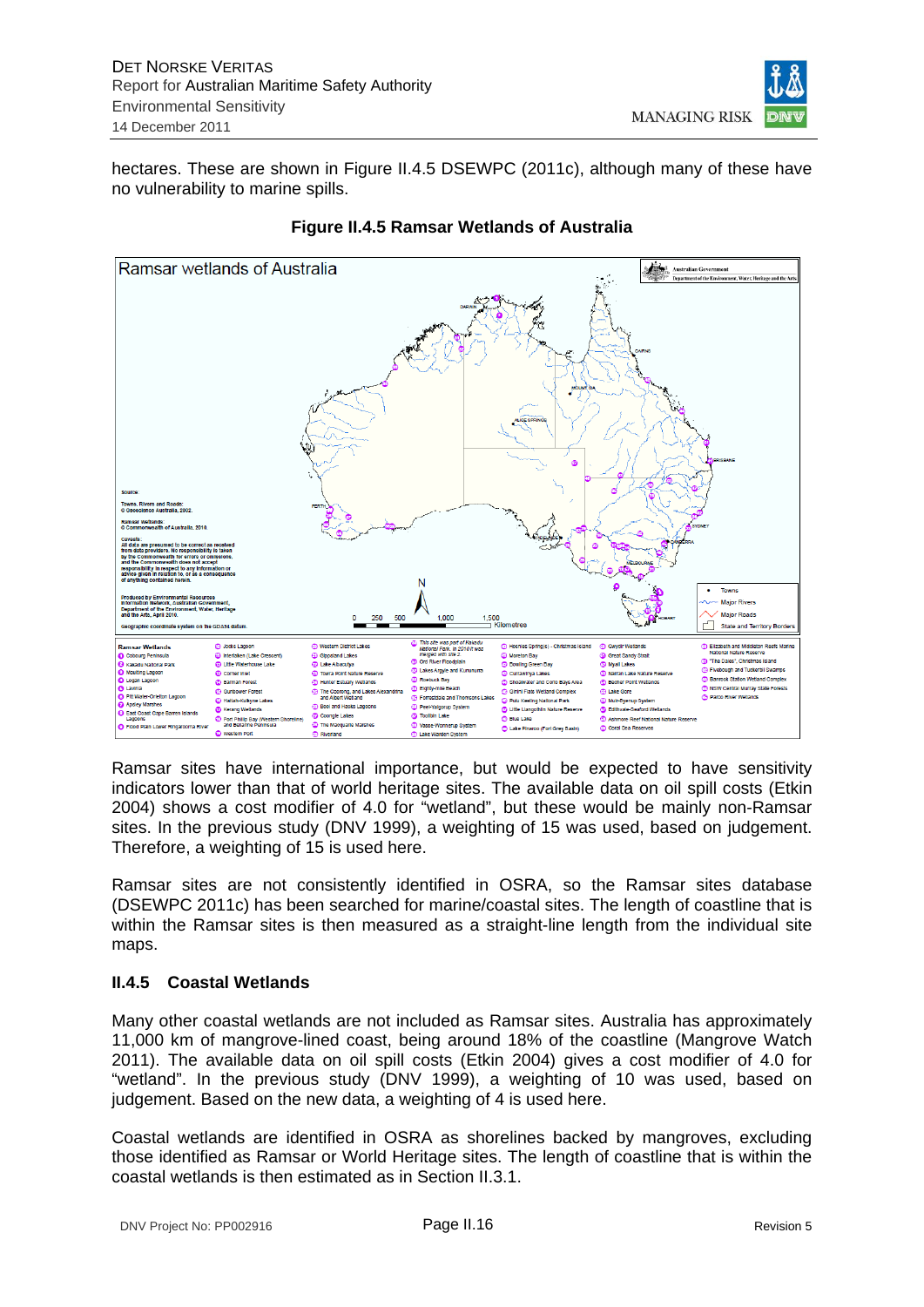

#### **II.4.6 Shorebird Habitats**

Marine oil spills have the potential to affect shorebird habitats, both within and outside the specific protected sites identified above. OSRA identifies the distribution of shoreline bird habitats, and this can be used as a biological sensitivity indicator. The available data on oil spill costs (Etkin 2004) implies a cost modifier between 4.0 for "wetland" and 1.2 for "estuary". In the previous study (DNV 1999), a weighting of 8 was used, based on judgement. Based on the new data, a weighting of 3 is used here.

The International Union for Conservation of Nature (ICUN) Red List of Threatened Species provides a comprehensive approach for evaluating the conservation status of plant and animal species. It uses a scientific approach to identify particular species at risk of extinction. Spatial data is available for 28,000 species among comprehensively assessed taxonomic groups such as amphibians, mammals, threatened birds, reef-building corals, groupers, wrasses, angelfish, butterflyfish, seasnakes, seagrasses and mangroves (ICUN 2010). However, this only identifies areas where these species may be present, and is not possible to obtain a useful metric of species intensity that could be used as an indicator of biological resources.

Therefore, shorebird habitats are identified from OSRA, excluding those identified as coastal wetlands, or Ramsar or World Heritage sites. The length of coastline that is within the shorebird habitats is then estimated as in Section II.3.1.

#### **II.4.7 Marine Mammal Habitats**

Marine oil spills have the potential to affect marine mammals, which may arouse particular concern. Dugongs are found in the warm tropical climate off Queensland. Humpback whale migration paths extend from the Southern Ocean to the east and west coasts of Australia. Southern right whales calve in the coastal waters between Perth and Sydney, including Tasmania.

OSRA identifies the locations of sightings of marine mammals, but at present it is not possible to obtain a useful metric of species intensity that could be used as an indicator of biological resources. In the previous study (DNV 1999), a weighting of 8 was used for marine mammals, based on judgement.

#### **II.4.8 High Conservation Status Offshore Islands**

The Australian Government commissioned an independent national assessment of the conservation value of Australia's offshore islands, and specific vertebrate pest management issues (Ecosure 2009). Australia has approximately 8 300 offshore islands, including small rocks which are often associated with larger islands. A priority list of 100 islands of high conservation status was prepared to help prioritise investment.

Priority islands over 200 ha in area are distributed as follows:

- 26 in Queensland
- 23 in Western Australia
- 19 in the Northern Territory
- 15 in Tasmania
- 11 in Victoria
- 5 in South Australia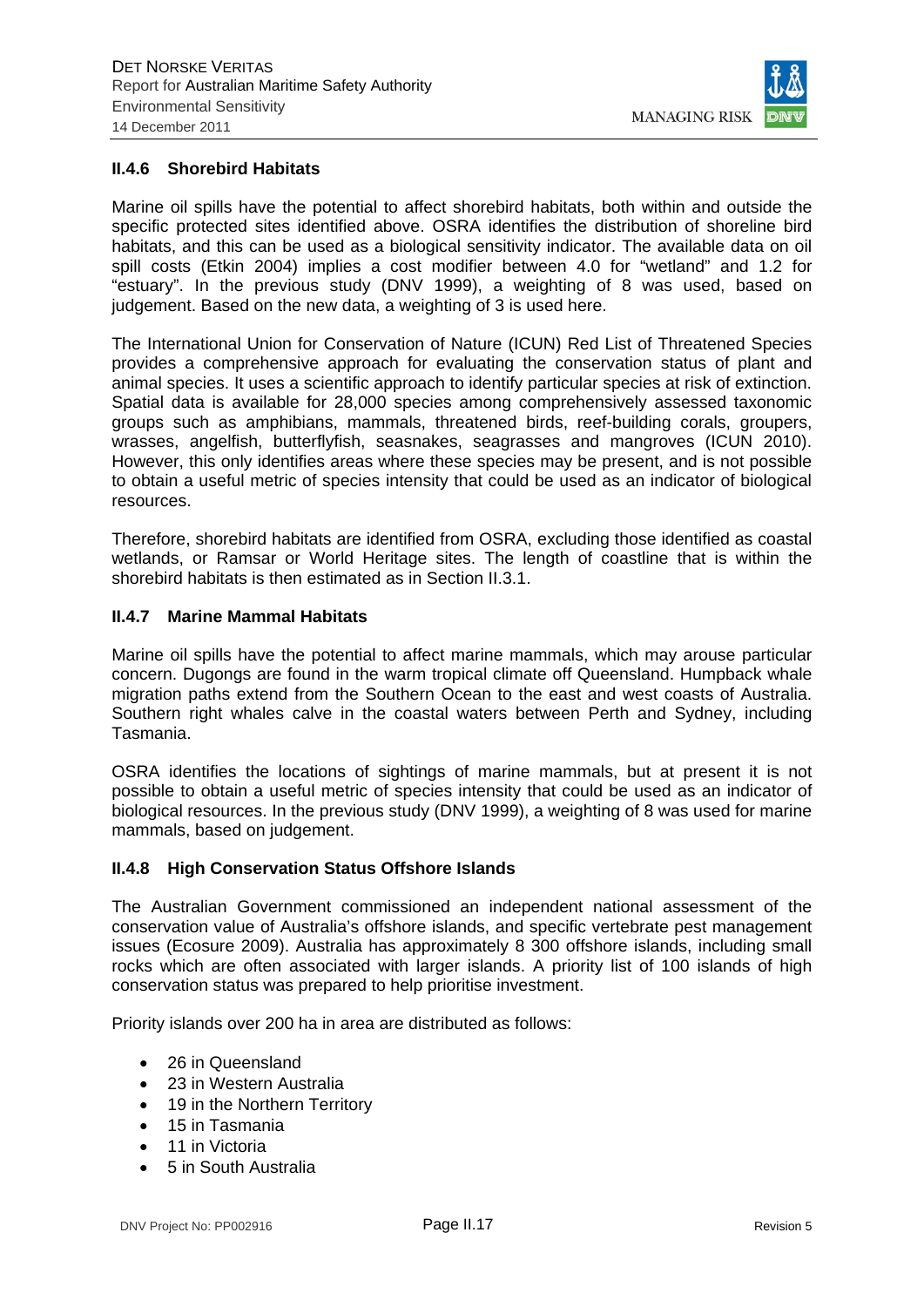

1 in NSW (Lord Howe Island).

The selection is based on a combination of biodiversity and potential feral impacts, and so is not directly relevant to oil spills. They are split into top 50 and lower 50, but are not otherwise ranked. Their contribution to coastline length is not recorded, but could be identified from maps of islands in each state. For example, Figure II.4.6 shows the islands in Victoria. At present this does not give a practical indicator of biological resources for this study.



# **Figure II.4.6 High Conservation Status Islands in Victoria**

# **II.4.9 Australian Antarctic Territory**

The Madrid Protocol of the Antarctic Treaty designates Antarctica, including the Australian Antarctic Territory (AAT), as a 'natural reserve, devoted to peace and science'. It establishes a system of Antarctic Specially Protected Areas (entry to which requires a permit) and Antarctic Specially Managed Areas. These provide protection of both biological resources and human-use (i.e. tourism and historic sites), but for the present study the environmental sensitivity of the AAT is represented primarily as an aspect of biological resources.

There is no simple way to represent the complexity of the AAT within the present wide-scale study, or even to compare the AAT as a whole with the rest of Australia. However, because of the international importance of Antarctica, the sensitivity of a typical location is here assumed equivalent to that of a Ramsar site, and given a weighting of 15.

# **II.4.10 Open Sea**

Where intermediate and deep-sea sub-regions include Marine Protected Areas, the BRI is based on the fraction of the sea area that is within them, as defined in Section II.2.3, with a sensitivity weighting of 10 as in Section II.4.3.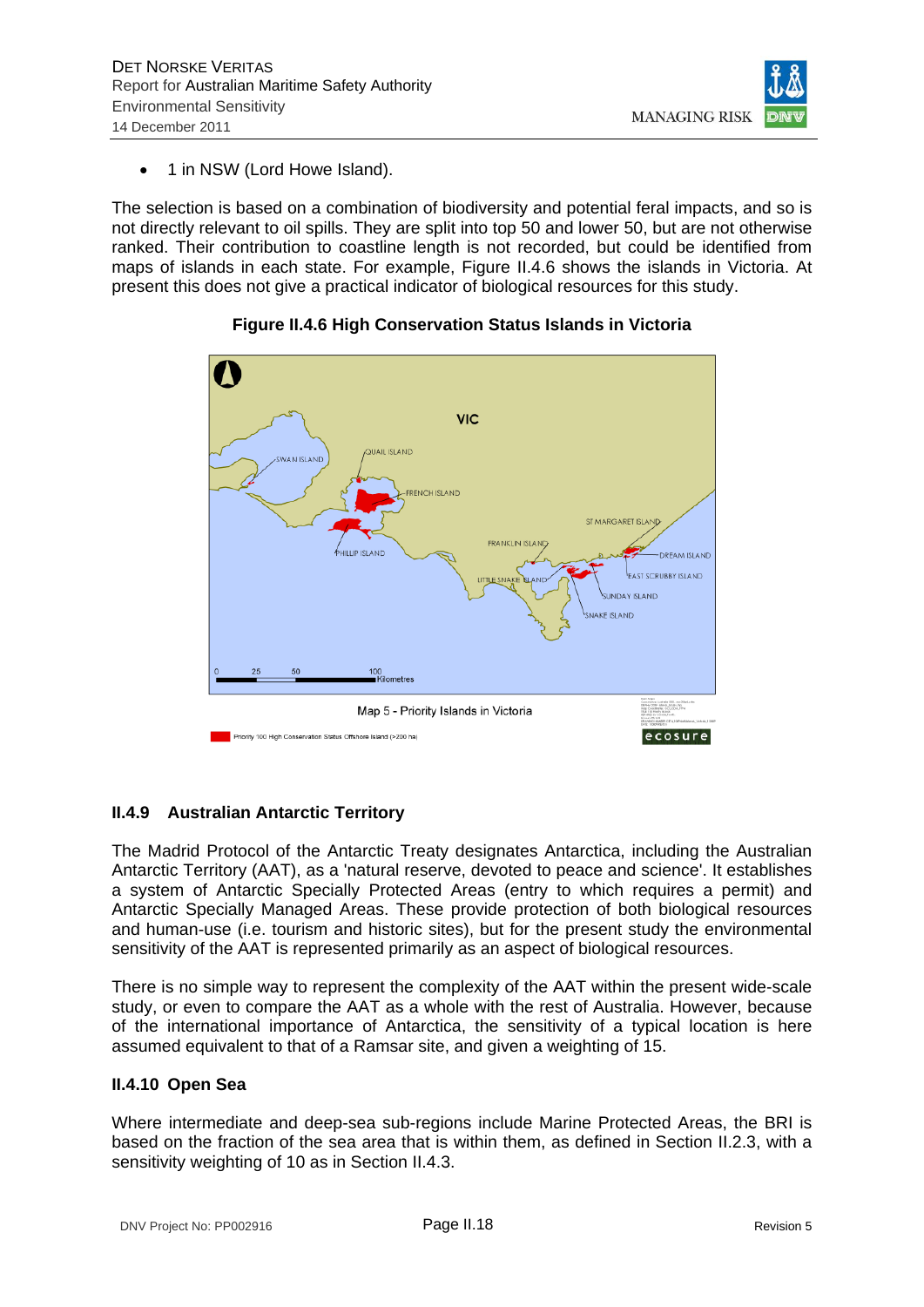

For intermediate and deep-sea sub-regions that do not include any of the above sites or habitats, the BRI is assumed to be related to that of the nearest near-shore region, and is taken as:

- For intermediate sub-regions, 0.4x the BRI for the adjacent near-shore region
- For deep-sea sub-regions, 0.1x the BRI for the nearest near-shore region

The Great Barrier Reef extends into several intermediate sub-regions. For the adjacent deep-sea sub-regions, the BRI is taken as 0.1x the BRI for the nearest intermediate region.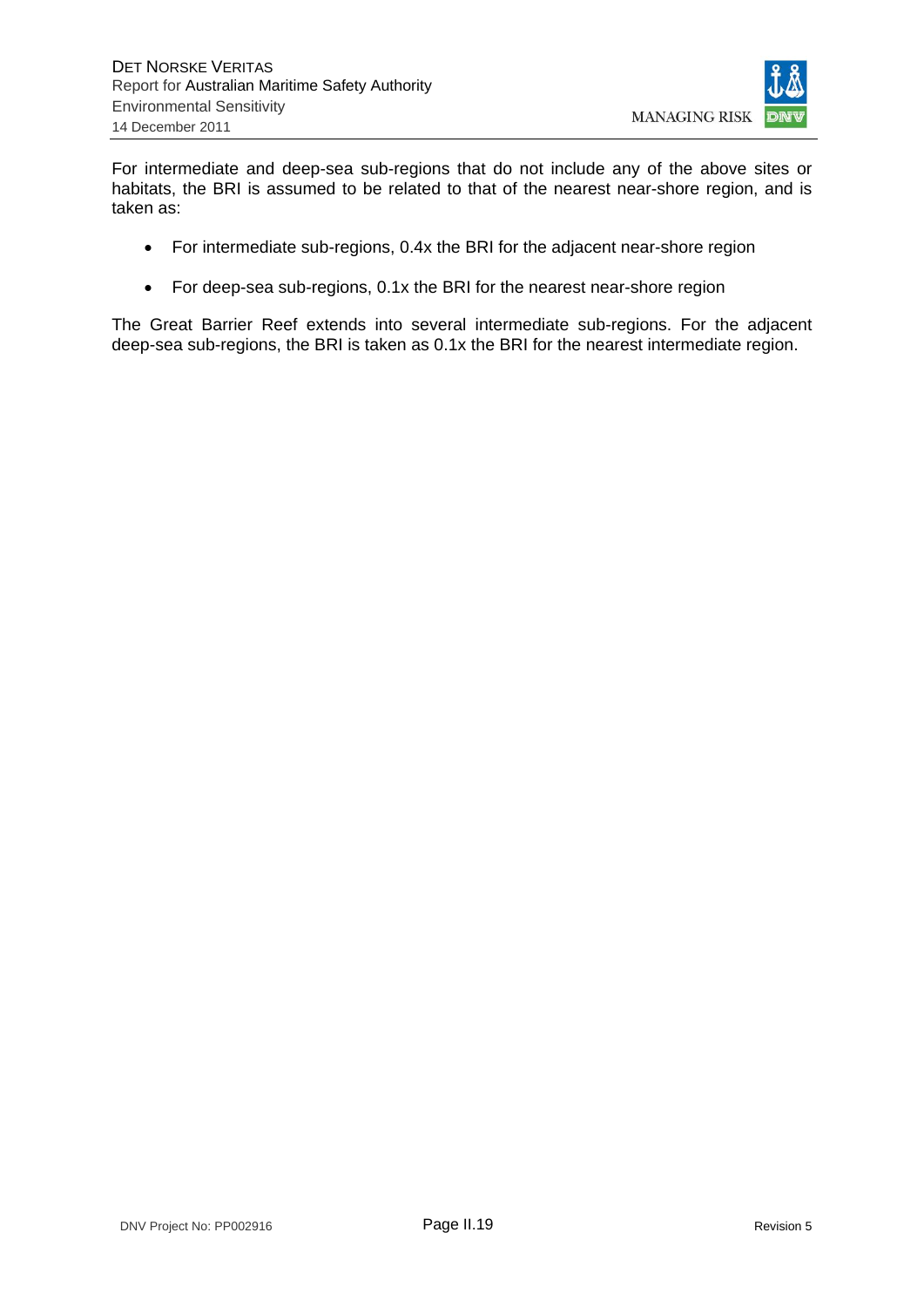

# **II.5 INDICATORS OF HUMAN-USE RESOURCES**

### **II.5.1 General Approach**

The general pattern of human-use resources in Australian waters is extremely complex, and no simple indicator exists to rank different locations by the sensitivity of human-uses to oil spills. Therefore the present study uses a combination of three representative indicators:

- The intensity of commercial fishing (CFI)
- The intensity of passenger vessel activity along the coast (PVI)
- The proportion of the coast that is fringed by national parks (NPI)

These indicators are explained and defined in the following sections. In the absence of any estimates of the average costs of oil spill damage to these resources, they are given a subjective weighting as follows, to form the overall human-use resource index:

$$
HRI = 0.8 CFI + 0.1 PVI + 0.1 NPI
$$

This reflects a judgement that fishing is the resource that is most affected by oil spills.

#### **II.5.2 Commercial Fishing**

Commercial fishing, including wild catch and aquaculture, is particularly vulnerable to oil spills. Figure II.5.1 indicates the distribution of commercial fisheries, although this is based on data gathered before 2000. Spatial data from 2002 is available (BRS 2006), but there is no facility to cumulate this in the calculation sub-regions. A more recent distribution of coastal fishing zones can be identified from OSRA.

# **Figure II.5.1 Commercial Fisheries Catch in Australia**

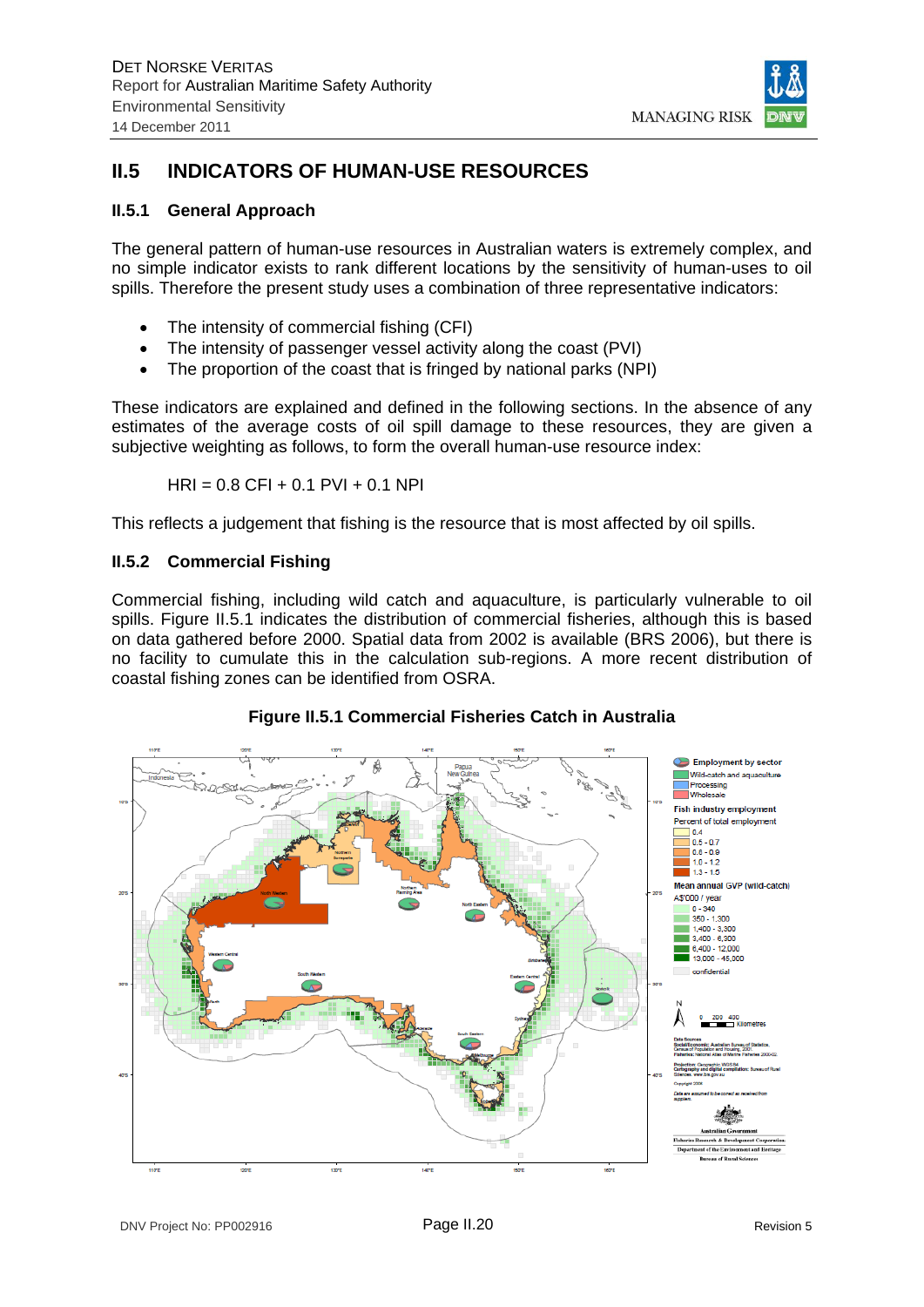

Table II.5.1 gives the total value of fisheries production in State waters in the latest available data (ABARE 2011), which relates to the period 2007-08. Where OSRA provides the value of fisheries, these in general total somewhat less. For example, in NSW it totals \$51m, which is less than the values in Table II.5.1. This may be due to older or incomplete data.

|                           | <b>WILD CATCH</b> |                    |              |
|---------------------------|-------------------|--------------------|--------------|
| STATE/TERRITORY           | <b>FISHERIES</b>  | <b>AQUACULTURE</b> | <b>TOTAL</b> |
| Queensland                | 203               | 76                 | 279          |
| New South Wales           | 82                | 48                 | 130          |
| Victoria                  | 68                | 18                 | 86           |
| Tasmania                  | 157               | 319                | 475          |
| South Australia           | 206               | 262                | 468          |
| Western Australia         | 326               | 123                | 448          |
| <b>Northern Territory</b> | 33                | 23                 | 56           |
| otal                      | 1074              | 868                | 1943         |

#### **Table II.5.1 Commercial Fisheries Catch in Australian State Waters (\$m per year), 2006-07**

Table II.5.2 divides the total catches by the length of the mainland coast, to obtain a measure of intensity of commercial fishing. The average estimated for Australia is \$54,000 per km of coastline. Dividing the values for each sub-region by this gives an indicator that represents the importance of a given length of coastline to commercial fishing (CFI). This is used to represent the contribution of commercial fishing to human-use resources. The table includes average values for each state, but in practice the values are calculated for each coastal sub-region.

|                           | TOTAL      |                 | <b>CATCH</b>          | <b>STATE</b>   |
|---------------------------|------------|-----------------|-----------------------|----------------|
|                           | CATCH (\$m | <b>MAINLAND</b> | <b>INTENSITY</b>      | <b>AVERAGE</b> |
| STATE/TERRITORY           | per year)  | LENGTH (km)     | $(1000 \frac{5}{km})$ | <b>CFI</b>     |
| Queensland                | 279        | 6,973           | 40                    | 0.74           |
| New South Wales           | 130        | 2,007           | 65                    | 1.20           |
| Victoria                  | 86         | 1,868           | 46                    | 0.85           |
| Tasmania                  | 475        | 2,833           | 168                   | 3.09           |
| South Australia           | 468        | 3,816           | 123                   | 2.26           |
| Western Australia         | 448        | 12,889          | 35                    | 0.64           |
| <b>Northern Territory</b> | 56         | 5,437           | 10                    | 0.19           |
| Total                     | 1943       | 35,823          | 54                    | 1.00           |

**Table II.5.2 Commercial Fishing Intensity in Australian State Waters** 

In the previous study (DNV 1999), a weighting of 6 was used for major fisheries and aquaculture, based on judgement. The new data gives a maximum weighting of 3.1 at state level, although greater values occur in some sub-regions.

For some States, OSRA provides sufficient information to modify the State average CFI above to apply to each sub-region. The distribution of catch value by sub-region from OSRA is used, despite the limitations noted above, because this is the only source of such a breakdown. In cases where no values are given, the distribution of catch tonnage is used. In some states, no fisheries data is given, and so the state average CFI is used for each subregion.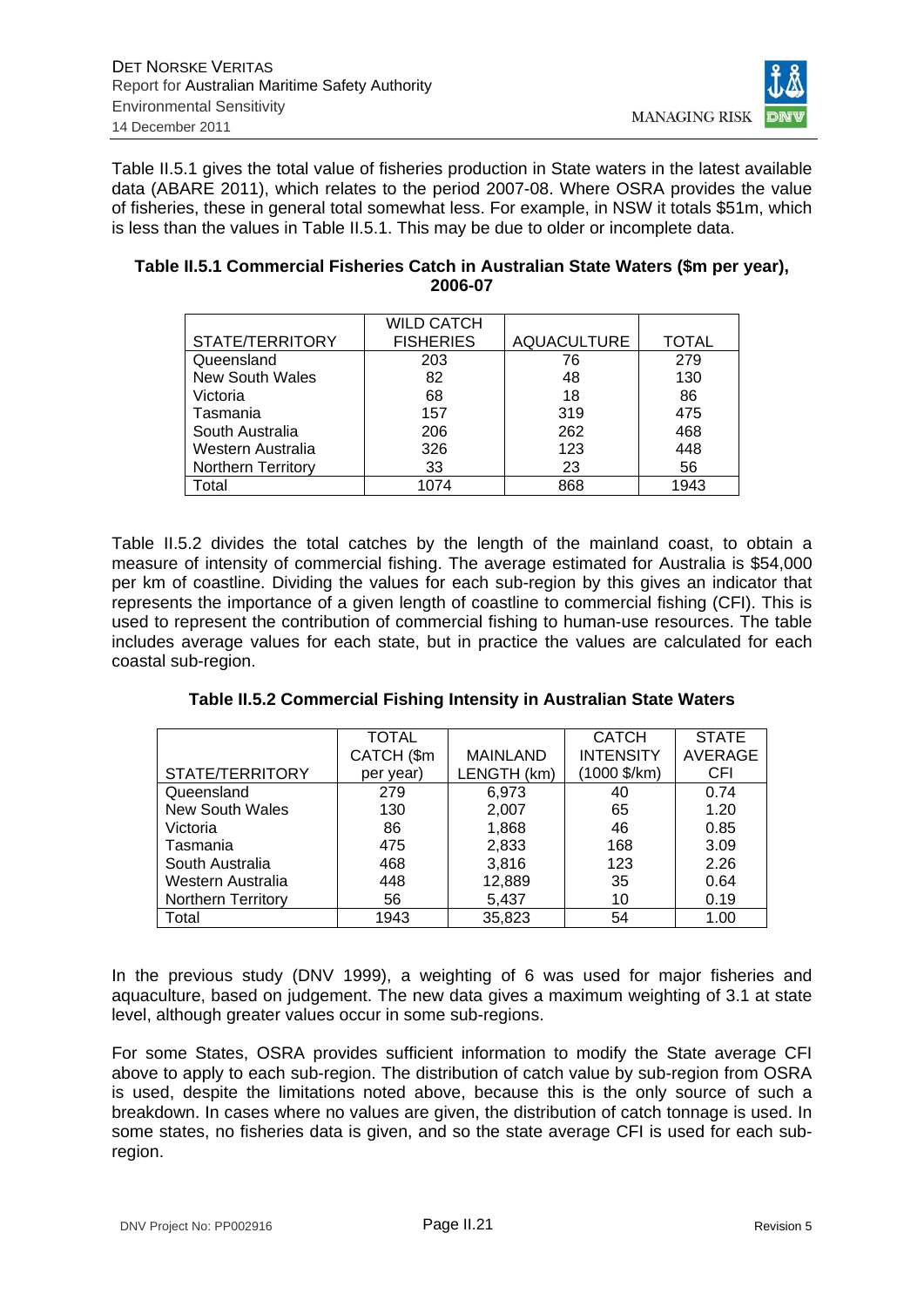

The total value of fisheries production in Commonwealth waters is \$288 million per year in the latest available data (ABARE 2011). This is a small fraction of the coastal catch above. The total area of the Australian EEZ is 8.2 million  $km^2$ , so the average intensity of commercial fishing at sea is \$35 per  $km^2$  per year. Figure II.5.1 shows that the greatest intensity is in inshore waters, but does not give absolute values consistent with the national totals. The relative commercial fishing intensity for the different distances offshore is therefore chosen as follows:

- Near-shore region  $(0-12n)$  offshore) = CFI for coast as above
- $\bullet$  Intermediate region (12-50nm offshore) = 0.5 x CFI for coast.
- $\bullet$  Deep-sea region (50-200nm offshore) = 0.1 x CFI for coast.

# **II.5.3 Passenger Vessel Activities**

Recreational activities, including commercial passenger vessels, recreational boating, subaqua and beach use, are vulnerable to oil spills. OSRA identifies locations of various indicators of recreational activities, such as marinas, boat slips and moorings, but the data does not permit any simple summation of the intensity within the sub-regions. Therefore, the level of activity is assumed proportional to commercial passenger vessel activity.

The numbers of commercial passenger vessels in each state have been obtained from data collected in 2008 (AMSA 2009), as shown in Table II.5.3. Dividing by the length of the mainland coast gives a measure of intensity of commercial passenger vessel activity. The average estimated for Australia is 0.1 passenger vessels per km of coastline. Dividing the values for each sub-region by this gives a multiplier that represents the importance of a given length of coastline to passenger vessel activity. This is used to represent the contribution of recreational activities to human-use resources. In the absence of any useful data from OSRA, the average values for each state are applied to each of its coastal subregions.

|                           |                  | <b>MAINLAND</b> | <b>VESSEL</b>    | <b>STATE</b> |
|---------------------------|------------------|-----------------|------------------|--------------|
|                           | <b>PASSENGER</b> | <b>LENGTH</b>   | <b>INTENSITY</b> | AVERAGE      |
| STATE/TERRITORY           | <b>VESSELS</b>   | (km)            | (vessels/km)     | <b>PVI</b>   |
| Queensland                | 1627             | 6,973           | 0.23             | 2.27         |
| <b>New South Wales</b>    | 597              | 2,007           | 0.30             | 2.89         |
| Victoria                  | 536              | 1,868           | 0.29             | 2.79         |
| Tasmania                  | 56               | 2,833           | 0.02             | 0.19         |
| South Australia           | 371              | 3,816           | 0.10             | 0.95         |
| Western Australia         | 409              | 12,889          | 0.03             | 0.31         |
| <b>Northern Territory</b> | 85               | 5,437           | 0.02             | 0.15         |
| Total                     | 3681             | 35,823          | 0.10             | 1.00         |

|  | Table II.5.3 Commercial Passenger Vessel Intensity in Australian Waters |  |  |  |
|--|-------------------------------------------------------------------------|--|--|--|
|--|-------------------------------------------------------------------------|--|--|--|

In the previous study (DNV 1999), a weighting of 2 was used for population sinks, based on judgement. The new data gives a maximum weighting of 2.9, but its importance is reduced when it is combined with the other human-use resource indicators.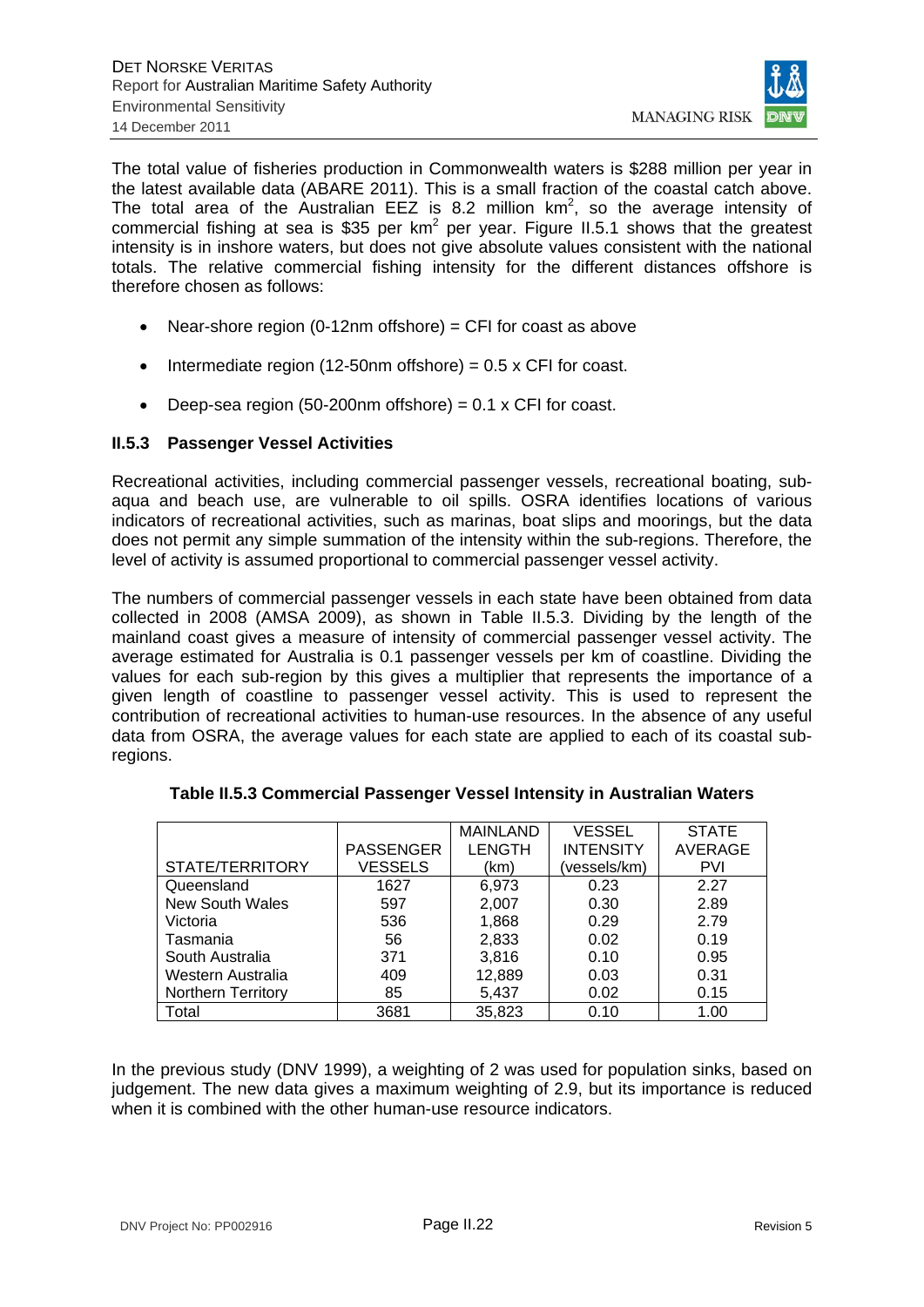

In order to estimate the relative level of activity for the different distances offshore, the proportion of passenger vessel registered for operation different distances offshore has been obtained (AMSA 2009), as shown in Table II.5.4.

#### **Table II.5.4 Commercial Passenger Vessel Operating Areas (as Fractions of all Passenger Vessels in State/Territory)**

|                    | TYPE A or B    | TYPE C               | TYPE D or E          |
|--------------------|----------------|----------------------|----------------------|
|                    | (200 miles or  | (up to 30 miles from | (smooth or partially |
| STATE/TERRITORY    | more offshore) | sheltered waters     | smooth waters)       |
| Queensland         | 0.20           | 0.49                 | 1.00                 |
| New South Wales    | 0.06           | 0.20                 | 1.00                 |
| Victoria           | 0.04           | 0.16                 | 1.00                 |
| Tasmania           | 0.00           | 0.21                 | 1.00                 |
| South Australia    | 0.00           | 0.04                 | 1.00                 |
| Western Australia  | 0.02           | 0.34                 | 1.00                 |
| Northern Territory | 0.01           | 0.05                 | 1.00                 |
| Australia overall  | 0.04           | 0.18                 | 1.00                 |

The relative passenger vessel intensity for the different distances offshore is therefore chosen as follows:

- Near-shore region (0-12nm offshore) = PVI for coast as above
- $\bullet$  Intermediate region (12-50nm offshore) = 0.18 x PVI for coast.
- $\bullet$  Deep-sea region (50-200nm offshore) = 0.04 x PVI for coast.

These probably over-estimate the recreational activity in the intermediate and deep-sea regions, but no better source of data is available at present. In fact, because of the weighting towards commercial fishing when calculating HRI, this uncertainty has no significant effect.

#### **II.5.4 National Parks**

Australia has an extensive system of 516 national parks, covering 25.7 million hectares, or 3.4% of the land surface. In addition, over 2700 designated conservation areas cover a further 3.6% of the land surface. They include fauna and flora reserves, conservation parks, environment parks and Aboriginal areas as well as national parks. National parks are indicators of land that has particular value for recreational use or cultural sensitivity. Where national parks are adjacent to the coast, they are relevant for the present study.

National parks are included within OSRA, so locations where they are adjacent to the coast can be identified. Sampling within each sub-region gives the fraction of the coast that is fringed by national parks, as in Section II.3.1.

The available data on oil spill costs (Etkin 2004) gives a cost modifier for socio-economic and cultural value of 1.7 for national parks. In the previous study (DNV 1999), a weighting of 7 was used, based on judgement. Based on the new data, a weighting of 2 is used here. This refers only to the human-use value of the national park that is additional to the actual recreational use (Section II.5.3) and biological resources (Section II.4).

These are not relevant for the intermediate and deep-sea regions. Marine national parks have been represented separately for biological resources (Section II.4.3).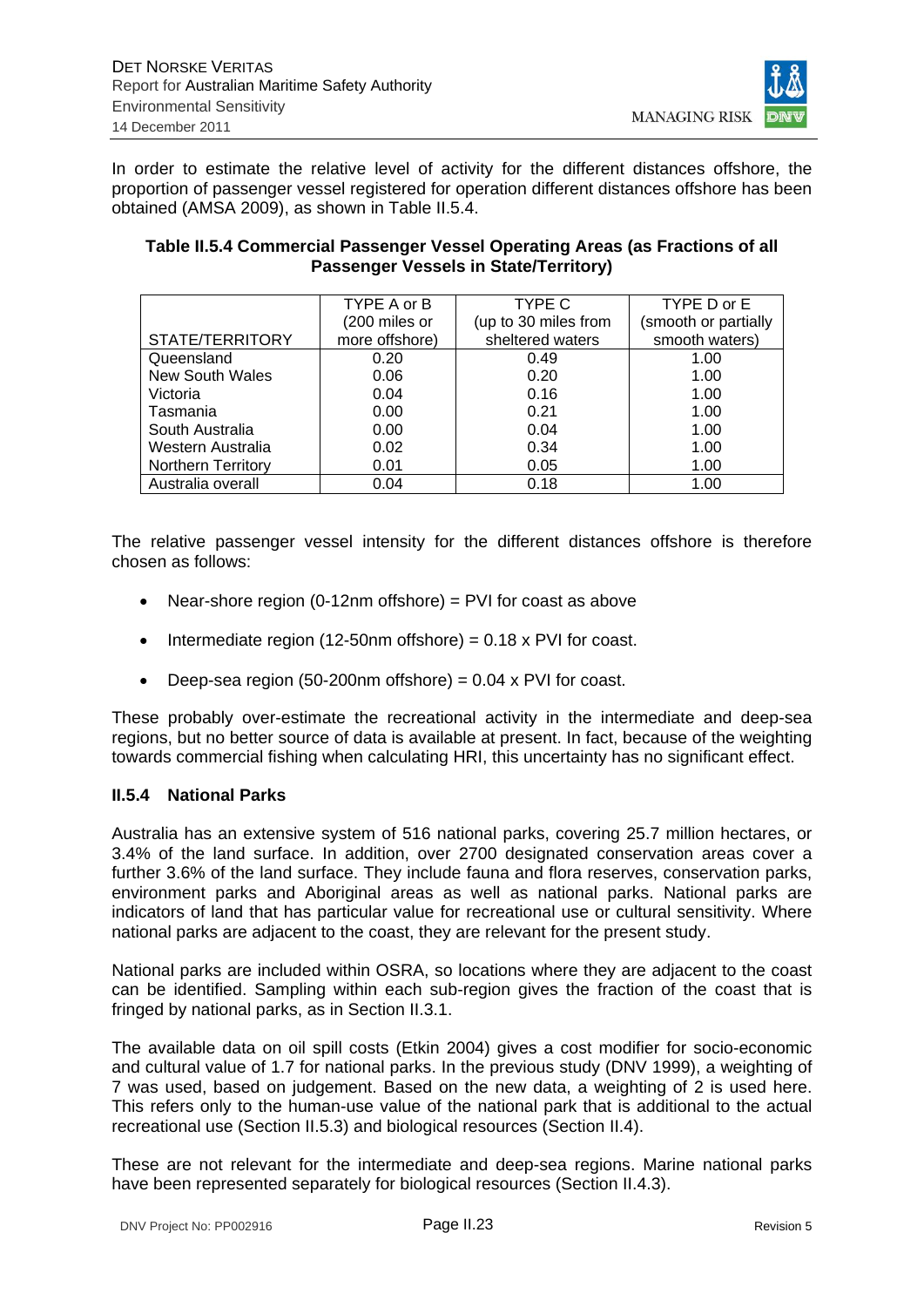

#### **II.5.5 Commonwealth Heritage Sites**

The Commonwealth Heritage List is a list of natural, indigenous and historic heritage places owned or controlled by the Australian Government. The list was established under the Federal Environment Protection and Biodiversity Conservation Act 1999 (EPBC Act). It includes places connected to defence, communications, customs and other government activities that also reflect Australia's development as a nation. Places protected include federally-owned telegraph stations, defence sites, migration centres, customs houses, lighthouses, national institutions, memorials, islands and marine areas.

Marine areas and islands include:

- Low Island (QLD)
- Shoalwater Bay (QLD)
- Snapper Island & Cockatoo Island (Sydney Harbour, NSW)
- Jervis Bay Territory (NSW)
- Tasmanian Seamounts (TAS)
- Garden Island (10km in WA)
- Mermaid Reef & Ningaloo Reef (WA)
- Ashmore Reef
- North Keeling and Home Islands (COC)
- Scott and Seringapatam Reefs
- Christmas Island

Several of these are already included in BRI as Marine Protected Areas. Some are already included in HRI as National Parks. The human-use significance of the other heritage sites listed above is included using a weighting of 2 as for National Parks.

There are many other heritage areas that are not listed above because their small size (sometimes just an individual building) means that they are unlikely to be impacted by any one spill. No collected measure of density of such areas along the cost is available. Therefore the places not listed above are not at present suitable to use as practical indicators of human-use sensitivity.

#### **II.5.6 National Heritage Areas**

The Australian National Heritage List is a list of places deemed to be of outstanding heritage significance to Australia. The list includes natural, historic and indigenous places.

Marine areas and islands include:

- Great Barrier Reef (QLD)
- Fraser Island (QLD)
- Lion Island & Long Island (NSW)
- Spectacle Island (NSW)
- Bondi Beach (NSW)
- Kurnell Peninsula Headland (NSW)
- North Head, Sydney (NSW)
- Royal National Park (NSW)
- Great Ocean Road (Vic)
- Recherche Bay (Tas)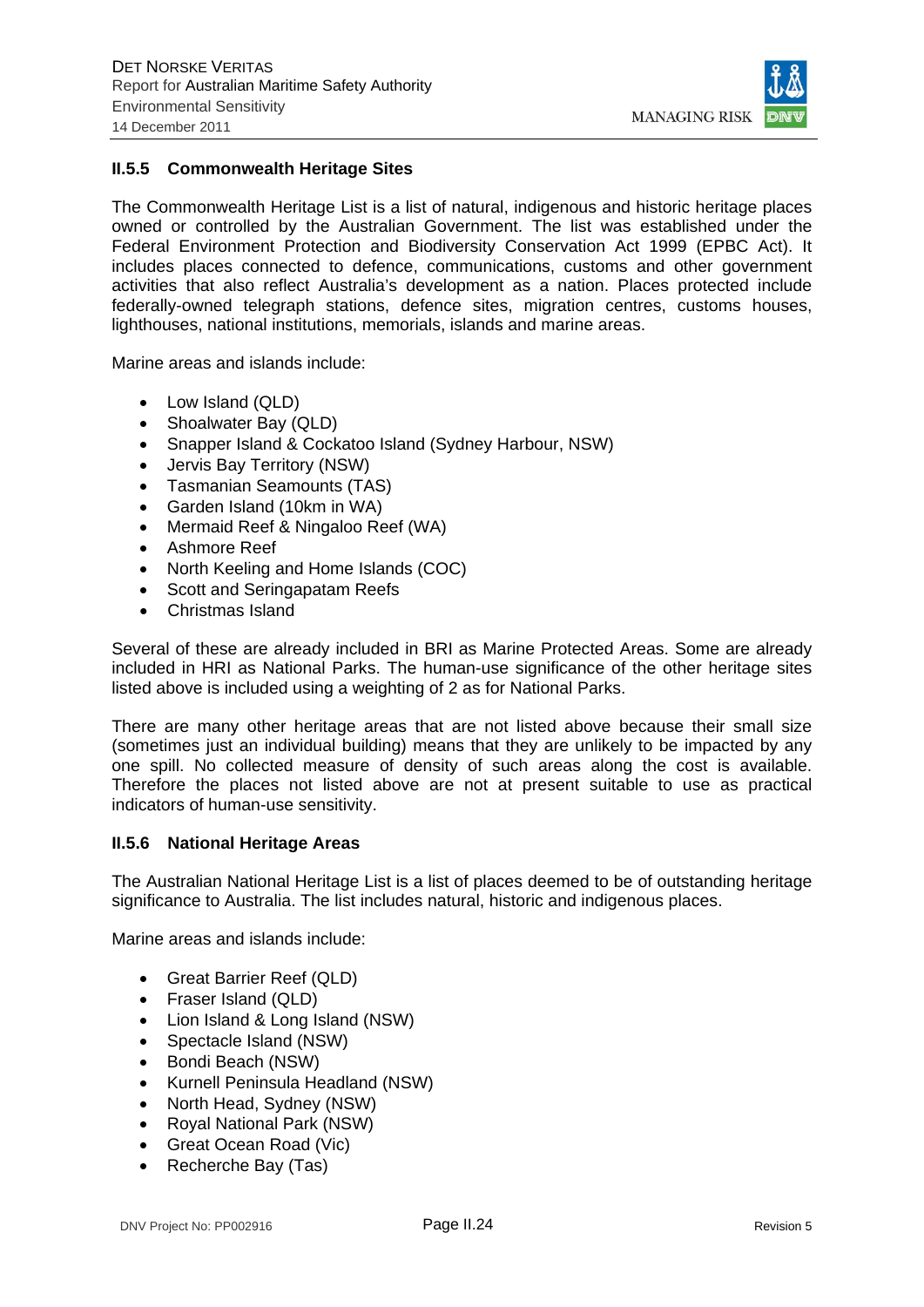

- Shark Bay (WA)
- Ningaloo Coast (WA)
- Lord Howe Island
- Macquarie Island
- Heard & McDonald Islands

Several of these are already included in BRI as World Heritage Areas. Some are already included in HRI as National Parks. The human-use significance of the others is included using a weighting of 2 as for National Parks.

#### **II.5.7 Coastal Population**

Human population could be considered by itself as an indicator of the human-use value of nearby environments, or as a weighting on other indicators such as national parks. However, this would be very sensitive to the distance threshold used in selecting coastal population, or would require an integration taking account of accessibility, which would be too complex for the present study.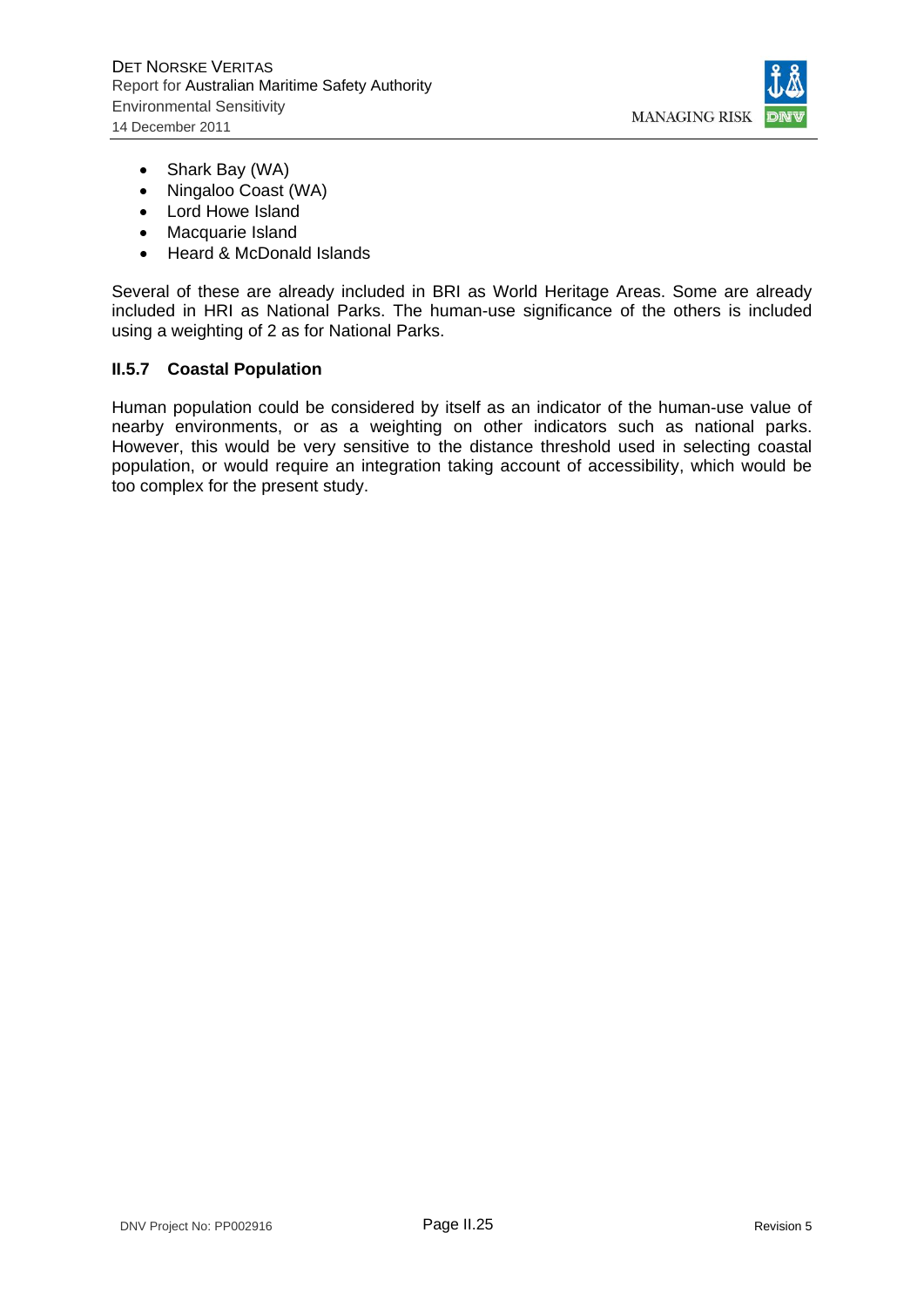

# **II.6 REFERENCES**

- 1. ABARE (2011), "Australian Fisheries Statistics 2008", Australian Bureau of Agricultural and Resource Economics, http://www.abare.gov.au/publications\_html/afs/afs\_09/AFS\_Production.xls (Accessed March 2011).
- 2. AMSA (2009), "National Approach to Maritime Safety Regulation: Regulation Impact Statement", Australian Maritime Safety Authority.
- 3. BRS (2006), "PILOT Atlas of Australian Marine Fishing and Coastal Communities", Bureau of Rural Sciences, http://adl.brs.gov.au/mapserv/fishcoast/index.html
- 4. DNV (1999), "Risk Assessment of Pollution from Oil and Chemical Spills in Australian Ports and Waters", Det Norske Veritas Project 9330-3972, December 1999.
- 5. DNV (2001), "Formal Safety Assessment of Tankers for Oil", Confidential Internal Report, Det Norske Veritas Project 383184/4, June 2001.
- 6. DSEWPC (2011a), "Marine Bioregional Planning", Department of Sustainability, Environment, Water, Population and Communities, http://www.environment.gov.au/coasts/mbp/index.html (Accessed March 2011).
- 7. DSEWPC (2011b), "Marine Protected Areas", Department of Sustainability, Environment, Water, Population and Communities, http://www.environment.gov.au/coasts/mpa/index.html (Accessed March 2011).
- 8. DSEWPC (2011c), "Australian Ramsar Wetlands", Department of Sustainability, Environment, Water, Population and Communities, http://www.environment.gov.au/cgibin/wetlands/alphablist.pl (Accessed March 2011).
- 9. Ecosure (2009), "Prioritisation of High Conservation Status Offshore Islands", Report to the Australian Government Department of the Environment, Water, Heritage and the Arts. Ecosure, Cairns, Queensland. http://www.environment.gov.au/biodiversity/invasive/publications/pubs/offshore-islands-0-summary-and-toc.pdf
- 10. Etkin, D.S. (2000), "Worldwide Analysis of Marine Oil Spill Cleanup Cost Factors", Arctic and Marine Oilspill Program technical Seminar, June 2000.
- 11. Etkin, D.S. (2004), "Modelling Oil Spill Response and Damage Costs", Freshwater Spills Symposium, April 2004.
- 12. GEUS (2006), "Environmental Sensitivity Atlas for Coastal Area of Kenya", Geological Survey of Denmark and Greenland, March 2006.
- 13. Grundlach, E.R. & Hayes, M.O. (1978), "Vulnerability of Coastal Environments to Oil Spill Impacts", Marine Technology Society Journal, 1978.
- 14. ICUN (2010), "The ICUN Red List of Threatened Species" International Union for Conservation of Nature, http://www.iucnredlist.org/technical-documents/spatial-data